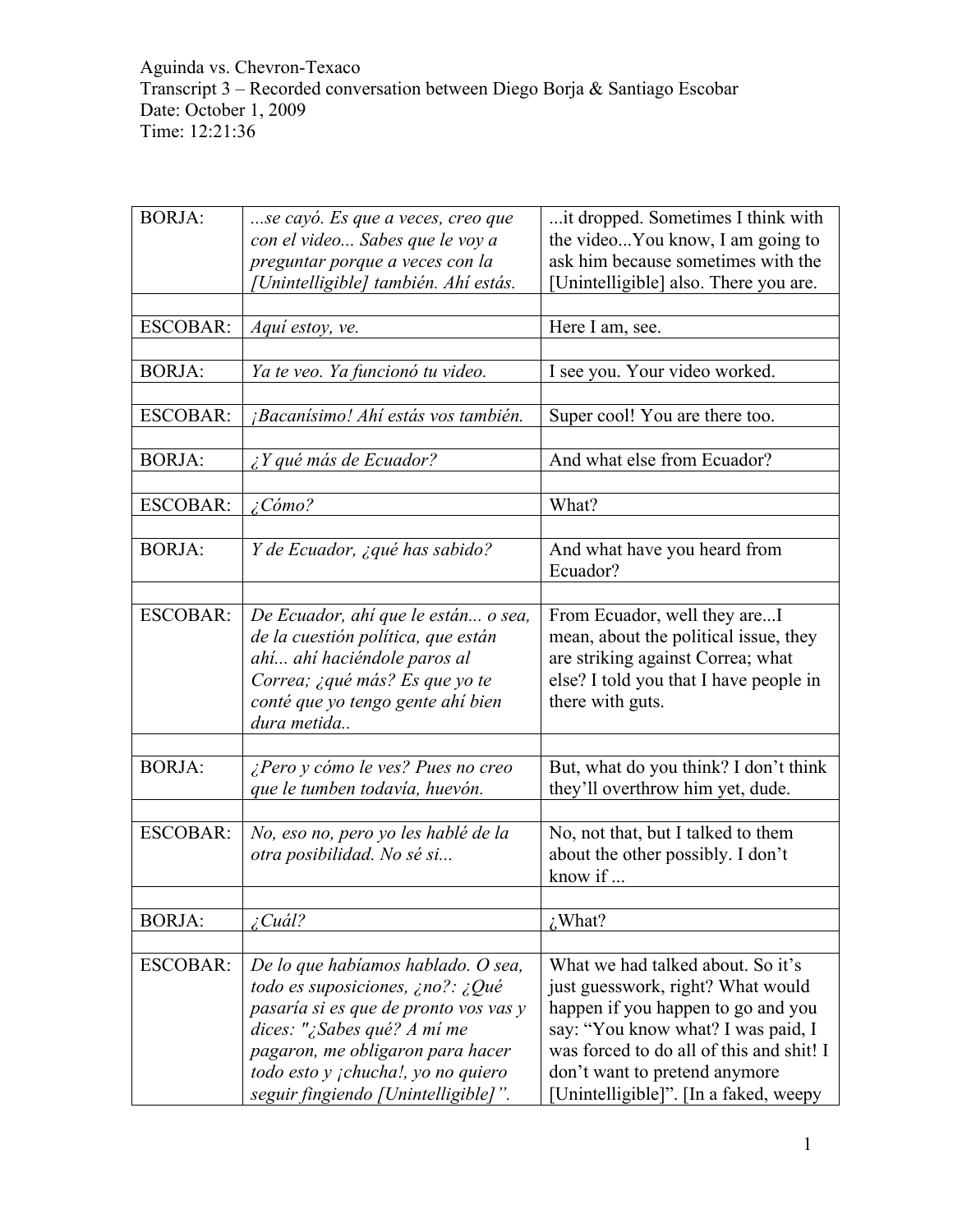|                 | [In a faked, weepy voice].                                                                                                                                                                                                                                                                                                                                                                                                                                                                                                                                                            | voice].                                                                                                                                                                                                                                                                                                                                                                                                                                                                                                                                                                                                              |
|-----------------|---------------------------------------------------------------------------------------------------------------------------------------------------------------------------------------------------------------------------------------------------------------------------------------------------------------------------------------------------------------------------------------------------------------------------------------------------------------------------------------------------------------------------------------------------------------------------------------|----------------------------------------------------------------------------------------------------------------------------------------------------------------------------------------------------------------------------------------------------------------------------------------------------------------------------------------------------------------------------------------------------------------------------------------------------------------------------------------------------------------------------------------------------------------------------------------------------------------------|
| <b>BORJA:</b>   | "Amo mi gente" [riendo].                                                                                                                                                                                                                                                                                                                                                                                                                                                                                                                                                              | "I love my people" [laughter].                                                                                                                                                                                                                                                                                                                                                                                                                                                                                                                                                                                       |
| <b>ESCOBAR:</b> | "Amo mi gente en realidad".                                                                                                                                                                                                                                                                                                                                                                                                                                                                                                                                                           | "I really love my people."                                                                                                                                                                                                                                                                                                                                                                                                                                                                                                                                                                                           |
| <b>BORJA:</b>   | Abrazado de un indio, así, ¡Oh!<br>[riendo].                                                                                                                                                                                                                                                                                                                                                                                                                                                                                                                                          | Hugging an Indian, like this, ¡Oh!<br>[Laughter].                                                                                                                                                                                                                                                                                                                                                                                                                                                                                                                                                                    |
| <b>ESCOBAR:</b> | [Riendo] Pintada la cara así,<br><i>i</i> cachas?                                                                                                                                                                                                                                                                                                                                                                                                                                                                                                                                     | [Laughter] the face painted like this,<br>get it?                                                                                                                                                                                                                                                                                                                                                                                                                                                                                                                                                                    |
| <b>BORJA:</b>   | Y que [Simultaneous to other<br>$speed$                                                                                                                                                                                                                                                                                                                                                                                                                                                                                                                                               | And [Simultaneous to other<br>$specch$ ]                                                                                                                                                                                                                                                                                                                                                                                                                                                                                                                                                                             |
| <b>ESCOBAR:</b> | Pintado el pelo así, ¿cachas?, así. Te<br>hiciste ya tipo Colorado.                                                                                                                                                                                                                                                                                                                                                                                                                                                                                                                   | The hair painted like this, get it?<br>You turned into a Colorado.                                                                                                                                                                                                                                                                                                                                                                                                                                                                                                                                                   |
| <b>BORJA:</b>   | Claro, o sea, ya el man cayó en sus<br>sentidos.                                                                                                                                                                                                                                                                                                                                                                                                                                                                                                                                      | Of course, I mean, that guys loosing<br>it.                                                                                                                                                                                                                                                                                                                                                                                                                                                                                                                                                                          |
| <b>ESCOBAR:</b> | Entonces obvio que, tú sabes, nada<br>es gratis en la vida, ¿no?, toca<br>decirles: "Entonces nomás me<br>dices" Al principio no me creían,<br>ino? Yo le digo: "Sí", entonces le<br>digo: "Ve, chucha, averigua. Yo soy<br>pana de este man desde hace, ¡fu!,<br>huevón". O sea, yo le conozco bien y<br>básicamente hay que hablar pues,<br>loco, a ver si es que hay una<br>posibilidad. Entonces el man me<br>dice: "¿Pero hablar de qué?"; yo le<br>digo: "O sea, ¿esto no le interesaría,<br>por ejemplo, a otro" O sea, al<br>mismo gobierno le debe interesar,<br>pues, loco. | So then it's obvious that, you know,<br>nothing's free in this life, right?<br>Someone has to tell them, "So then<br>you're just telling me" At first<br>they didn't believe me, right? I tell<br>him, "Yes," then I tell him, "You<br>see, damn, find out. I'm this guy's<br>buddy since, oh! Dude." I mean, I<br>know him well and basically you<br>have to talk, dude, to see if there's<br>some possibility. So then the guy<br>says to me, "But talk about what?" I<br>tell him, "In other words, wouldn't<br>this interest someone else?" I<br>mean, it should be of interest to even<br>the government, dude. |
| <b>BORJA:</b>   | Claro.                                                                                                                                                                                                                                                                                                                                                                                                                                                                                                                                                                                | Sure.                                                                                                                                                                                                                                                                                                                                                                                                                                                                                                                                                                                                                |
| <b>ESCOBAR:</b> | Esto le interesa, esto le interesaría a<br>la Shell. Bueno, la Shell no sé quién<br>estaría. Esto le interesaría a la                                                                                                                                                                                                                                                                                                                                                                                                                                                                 | This would interest, this would be of<br>interest to Shell. Well, I don't know<br>who would be there from Shell. This                                                                                                                                                                                                                                                                                                                                                                                                                                                                                                |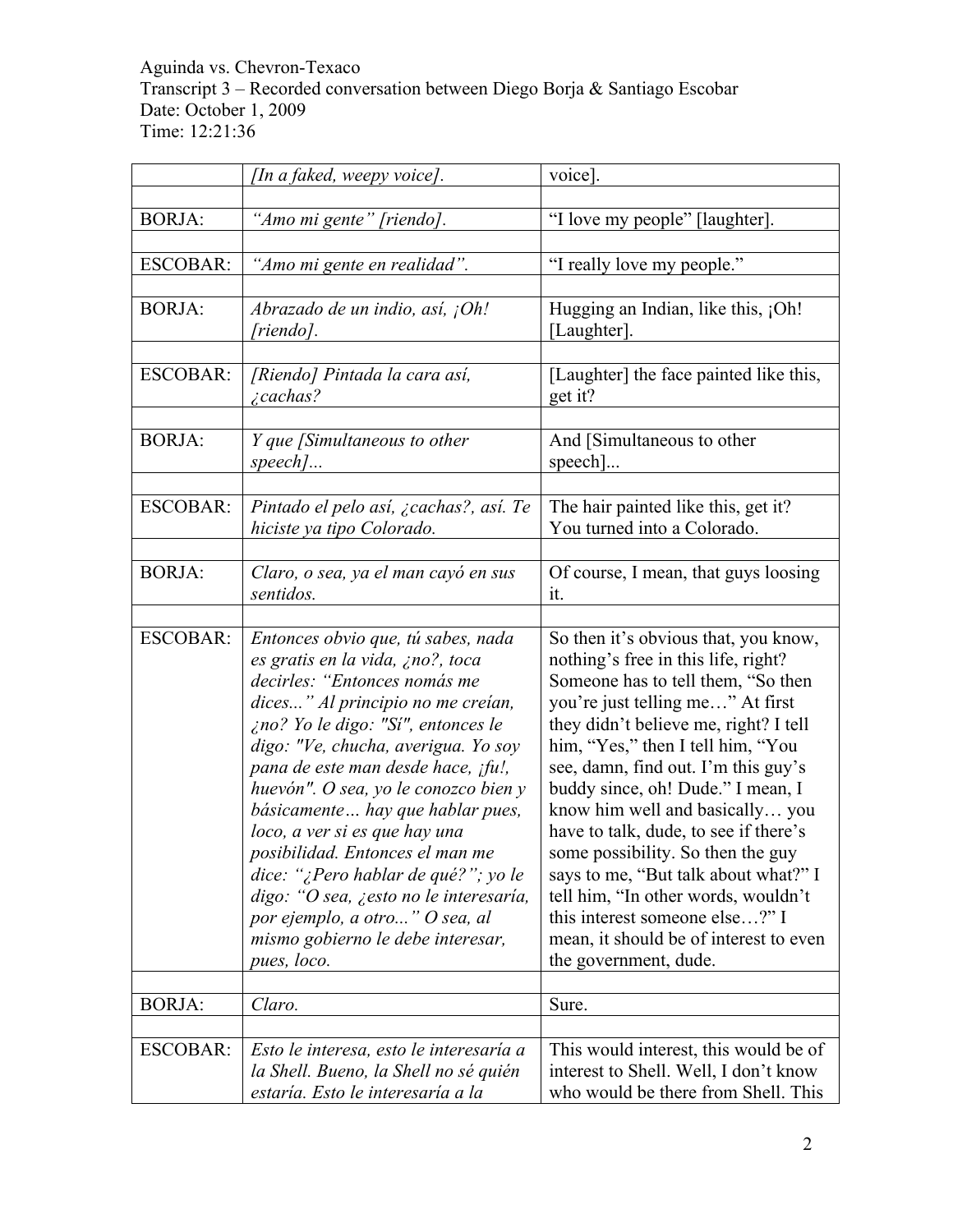|                 | propia Exxon, huevón, ¿cachas?                                                                                                                                                                                                                                                                                | would be of interest to Exxon even,                                                                                                                                                                                                                                                                            |
|-----------------|---------------------------------------------------------------------------------------------------------------------------------------------------------------------------------------------------------------------------------------------------------------------------------------------------------------|----------------------------------------------------------------------------------------------------------------------------------------------------------------------------------------------------------------------------------------------------------------------------------------------------------------|
|                 |                                                                                                                                                                                                                                                                                                               | dude, you get it?                                                                                                                                                                                                                                                                                              |
|                 |                                                                                                                                                                                                                                                                                                               |                                                                                                                                                                                                                                                                                                                |
| <b>BORJA:</b>   | No, más que nada, más que nada al<br>gobierno porque ellos, al final de<br>cuentas, cuando en la Haya digan<br>que son los o sea, que la evidencia<br>fue en verdad buena y todo eso, le va<br>a tocar pagar al estado lo que los<br>indios están demandando. Es lo que<br>está pidiendo la demanda, ¿cachas? | No, mostly, mostly to the<br>government because they, in the end,<br>when in the Hague they say they're<br>the I mean, that the evidence was<br>good and all that, the government is<br>going to have to pay for what the<br>Indians are demanding. That's what<br>the lawsuit is demanding, get it?           |
| <b>ESCOBAR:</b> | O sea, al propio estado le favorece<br>entonces el                                                                                                                                                                                                                                                            | So, it favors the very government<br>then, the                                                                                                                                                                                                                                                                 |
| <b>BORJA:</b>   | Claro.                                                                                                                                                                                                                                                                                                        | Of course.                                                                                                                                                                                                                                                                                                     |
|                 |                                                                                                                                                                                                                                                                                                               |                                                                                                                                                                                                                                                                                                                |
| <b>ESCOBAR:</b> | Sí. El man me dice: "Verás loco", o<br>sea, ya después en otra<br>conversación. Me dice: "Tengo un<br>pana que trabaja con los rusos de<br>LUKOIL", me dijo.                                                                                                                                                  | Yes. The guy says to me, "You'll<br>see, dude," I mean, later in a<br>different conversation. He tells me,<br>"I have a buddy who works with the<br>Russians at LUKOIL," he tells me.                                                                                                                          |
|                 |                                                                                                                                                                                                                                                                                                               |                                                                                                                                                                                                                                                                                                                |
| <b>BORJA:</b>   | $\zeta$ <i>Ya</i> ?                                                                                                                                                                                                                                                                                           | Yeah?                                                                                                                                                                                                                                                                                                          |
| <b>ESCOBAR:</b> | El man me dice: "Por ese lado<br>habría tal vez una posibilidad". Y me<br>dijeron exactamente lo mismo: "Pero<br>a tu pana no le podemos dar<br>efectivo".                                                                                                                                                    | That guy tells me, "There might be a<br>possibility from that side." And they<br>told the exactly the same, "But we<br>can't give your buddy cash."                                                                                                                                                            |
| <b>BORJA:</b>   | $\angle$ <i>Ya</i> ?                                                                                                                                                                                                                                                                                          | Yeah?                                                                                                                                                                                                                                                                                                          |
|                 |                                                                                                                                                                                                                                                                                                               |                                                                                                                                                                                                                                                                                                                |
| <b>ESCOBAR:</b> | Yo creo que estas empresas ahora<br>trabajan de la siguiente manera: Te<br>hacen o sea, hay varios niveles de<br>que seas socio de ellos, ¿cachas? Un<br>nivel debe ser una sociedad<br>temporal; un nivel más alto, una<br>sociedad de más largo plazo; y una<br>sociedad ya de largo plazo, ¿cachas?        | I think these companies work in the<br>following way now: They make<br>youI mean, there are several levels<br>at which you can partner with them,<br>get it? One level must be a temporary<br>partnership; a higher level, a longer-<br>term partnership; and then a<br>partnership that is long-term, get it? |
| <b>BORJA:</b>   | Claro.                                                                                                                                                                                                                                                                                                        | Of course.                                                                                                                                                                                                                                                                                                     |
|                 |                                                                                                                                                                                                                                                                                                               |                                                                                                                                                                                                                                                                                                                |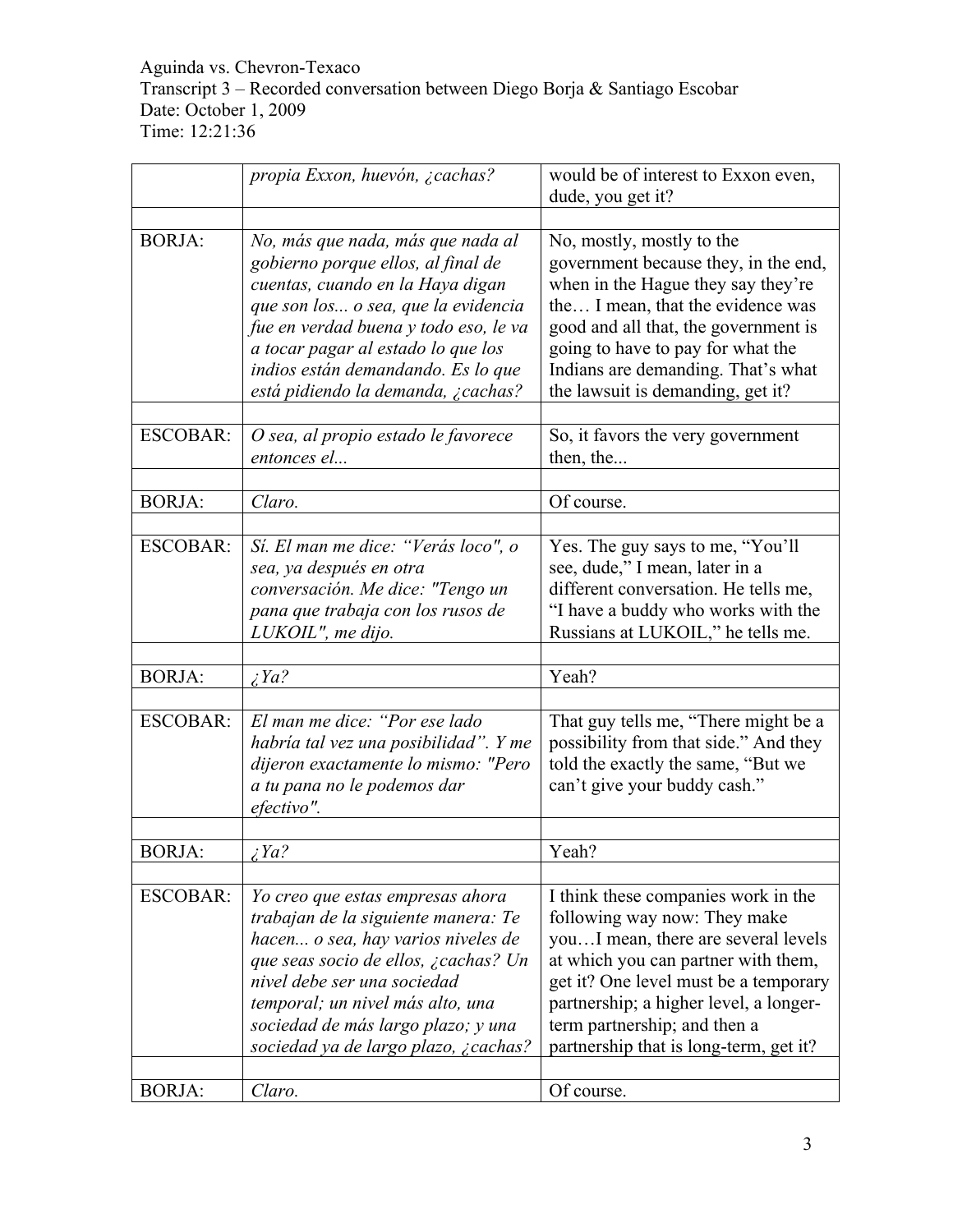| <b>ESCOBAR:</b> | En esas sociedades te dan no sé si<br>te dan acciones, si te dan billete                                                                                                                                                                                                                                                                       | In those partnerships they give you<br>I don't know if they give you stocks,<br>if they give you cash                                                                                                                                                                                                                                                                                     |
|-----------------|------------------------------------------------------------------------------------------------------------------------------------------------------------------------------------------------------------------------------------------------------------------------------------------------------------------------------------------------|-------------------------------------------------------------------------------------------------------------------------------------------------------------------------------------------------------------------------------------------------------------------------------------------------------------------------------------------------------------------------------------------|
| <b>BORJA:</b>   | Oye, pero qué interesante que dices<br>esto de los rusos porque el gringo me<br>llamó anteayer y me dice: "Diego,<br>tengo todo armado con los rusos".                                                                                                                                                                                         | Hey, but that's interesting what<br>you're saying about the Russians<br>because the gringo called me day<br>before yesterday and tells me,<br>"Diego, I have everything ready with<br>the Russians."                                                                                                                                                                                      |
| <b>ESCOBAR:</b> | [Riendo].                                                                                                                                                                                                                                                                                                                                      | [Laughing].                                                                                                                                                                                                                                                                                                                                                                               |
| <b>BORJA:</b>   | Y como yo ya no sé qué mierda<br>creerle, le digo: "Ya, ¡bacán!<br>[Unintelligible]" [riendo].                                                                                                                                                                                                                                                 | And since I no longer know what shit<br>to believe from him, I told him,<br>"Yeah, cool! [Unintelligible]"<br>[laughing].                                                                                                                                                                                                                                                                 |
| <b>ESCOBAR:</b> | O sea, esto les interesa hasta a los<br>iraníes, a los venezolanos. Bueno, de<br>ellos                                                                                                                                                                                                                                                         | In other words, this is of interest<br>even to the Iranians, the<br>Venezuelans. Well, to them                                                                                                                                                                                                                                                                                            |
| <b>BORJA:</b>   | Oye, eso también me dijo, de los<br>venezolanos; con los rusos y<br>Venezuela que no sé qué, que iban a<br>hacer no sé qué cosa. Pero es que el<br>man habla tanta cosa que yo no sé<br>qué creerle. O sea, ya, ya me cuelgo<br>[haciendo un ruido con la boca],<br>entonces Pero también estaba<br>diciendo [Simultaneous to other<br>speech] | Hey, he told me that also, about the<br>Venezuelans; with Russia and<br>Venezuela and I don't know what all,<br>that they were going to do who<br>knows what. But that guy talks about<br>so much stuff that I don't know what<br>to believe. I mean, yeah, I'm hanging<br>up now [making a noise with his<br>mouth], then But he was also<br>saying [Simultaneous to other<br>$specch$ ] |
| <b>ESCOBAR:</b> | Sí cala, sí cala o sea, la historia es<br>así: ¿Sabes qué? ¡Chucha! Yo a mí<br>me obligaron o bueno, lo que sea,<br>o todo fue premeditado, todo fue<br>inducido para perjudicarles a<br>¿cómo es?, a los de la Amazonía, y<br>bueno, a cambio, ¿yo qué gano? A<br>cambio, ¡chucha! Obvio; o sea,<br>todo es un negocio. O sea, si lo          | Yes, it fits, yes, it fits I mean, the<br>story is like that. You know what?<br>Shit! I they forced me or well,<br>whatever, or everything was<br>premeditated, everything was<br>induced to damage the What are<br>they called? The Amazons, and well,<br>in exchange, what do I get? In<br>exchange, shit Obviously, I mean,                                                            |

 $\overline{\phantom{0}}$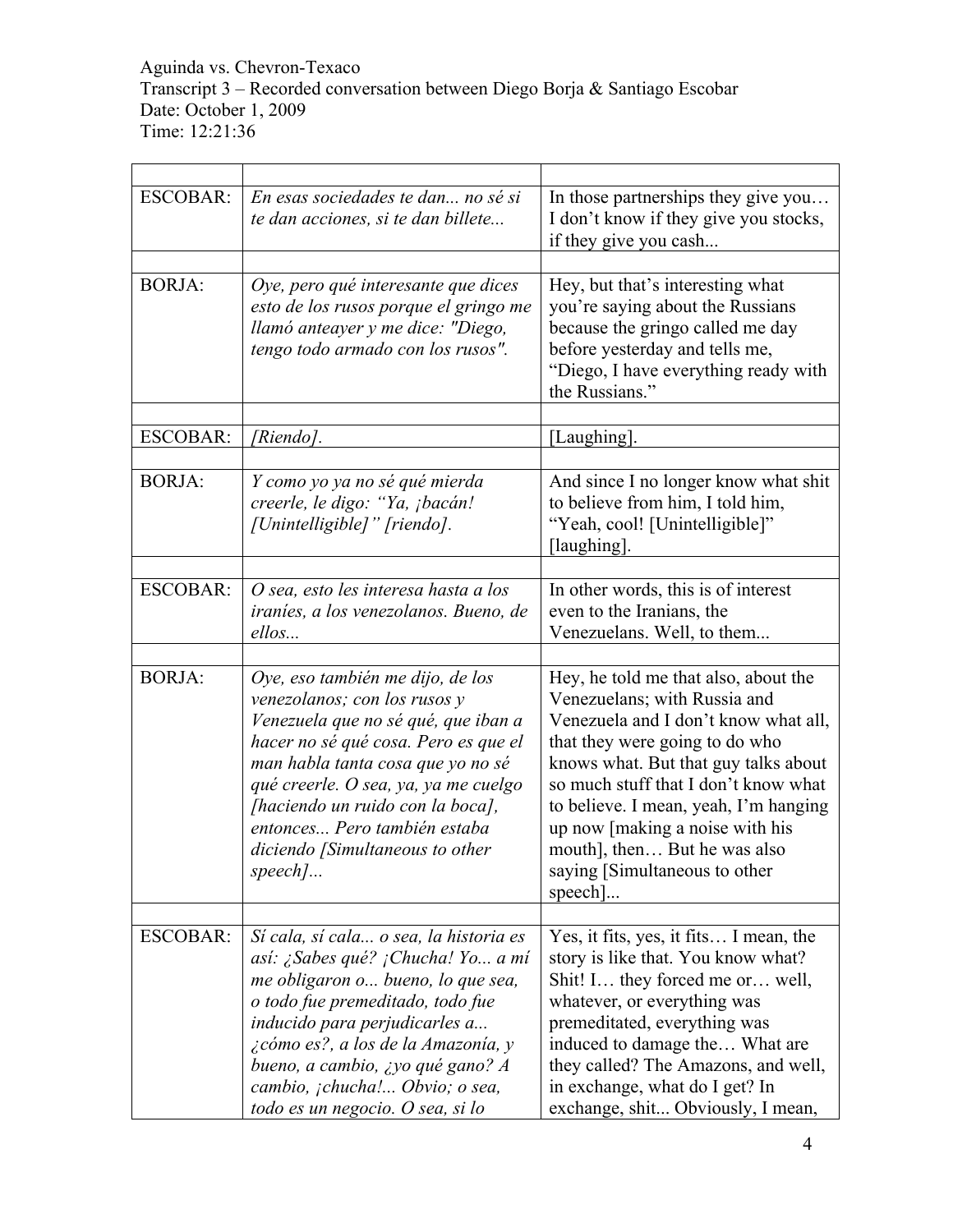| look at it like business; I mean, we<br>tratemos esto como un negocio; nada<br>treat this like business; none of this,<br>de "pobrecito yo" ni nada. O sea,<br>"oh, poor me," or anything like that.<br>aquí es un negocio, ¿cachas? O sea,<br>I mean, here it's business, get it? In<br>posibilidades de negocio porque<br>other words, possibilities for<br>mientras no se haga el negocio, no se<br>business because until we do the<br>ha hecho el negocio. O sea, ahorita<br>deal, we haven't done it. I mean,<br>son posibilidades de negocio,<br>right now they are possible business,<br>entonces ahí entra el Think Tank y<br>dice: "A ver brother, este es el<br>so that's where the think tank comes<br>in and says, "Let's see brother, this is<br>esquema, esto es lo que vamos a<br>the framework, this is what we're<br>hacer. Mi pana, para que haga ese<br>show, para que se cambie de bando<br>going to do. My buddy, in order to<br>do that show, for him to change sides<br>necesita tanto; no en cash sino en<br>he needs so much; not in cash, but in<br>acciones o en sociedades o en"<br>stocks or in partnerships or in"<br><b>BORJA:</b><br>In barrels.<br>En barriles.<br><b>ESCOBAR:</b><br>Or in barrels. Of course, if those<br>O en barril. Claro, si es que los<br>guys tell you that, dude. It's like<br>manes es que así te dicen, huevón. Es<br>como cuando negocia el gobierno<br>when the government negotiates<br><b>BORJA:</b><br>[Unintelligible]<br>Unintelligible].<br><b>ESCOBAR:</b><br>Escúchame, es cuando negocia el<br>Listen, it's when the government<br>gobierno. El gobierno, antes usaban<br>negotiates. The government, they<br>full plata porque había billetes.<br>used to use full cash because they<br>had money. Not now; now they<br>Ahora no; ahora te dan puestos. Te<br>appoint you to a position. They<br>ponen de embajador, te mandan de<br>appoint you ambassador, they send<br>ministro, de subsecretario; ¿sí o no?<br>you off as a Secretary, Under<br>Secretary; right or not?<br><b>BORJA:</b><br>Claro. ¡Qué foco! [riendo].<br>Of course. What a trip! [laughing].<br><b>ESCOBAR:</b><br>Yo les [Unintelligible]: "Pongan a<br>They, I [Unintelligible]: "They put<br>mi Dieguito de Director de Aduanas"<br>my Diego in as Director of Customs" | vemos como un negocio; o sea, | it's all business. In other words, if we |
|----------------------------------------------------------------------------------------------------------------------------------------------------------------------------------------------------------------------------------------------------------------------------------------------------------------------------------------------------------------------------------------------------------------------------------------------------------------------------------------------------------------------------------------------------------------------------------------------------------------------------------------------------------------------------------------------------------------------------------------------------------------------------------------------------------------------------------------------------------------------------------------------------------------------------------------------------------------------------------------------------------------------------------------------------------------------------------------------------------------------------------------------------------------------------------------------------------------------------------------------------------------------------------------------------------------------------------------------------------------------------------------------------------------------------------------------------------------------------------------------------------------------------------------------------------------------------------------------------------------------------------------------------------------------------------------------------------------------------------------------------------------------------------------------------------------------------------------------------------------------------------------------------------------------------------------------------------------------------------------------------------------------------------------------------------------------------------------------------------------------------------------------------------------------------------------------------------------------------------------------------------------------------------------------------------------------------|-------------------------------|------------------------------------------|
|                                                                                                                                                                                                                                                                                                                                                                                                                                                                                                                                                                                                                                                                                                                                                                                                                                                                                                                                                                                                                                                                                                                                                                                                                                                                                                                                                                                                                                                                                                                                                                                                                                                                                                                                                                                                                                                                                                                                                                                                                                                                                                                                                                                                                                                                                                                            |                               |                                          |
|                                                                                                                                                                                                                                                                                                                                                                                                                                                                                                                                                                                                                                                                                                                                                                                                                                                                                                                                                                                                                                                                                                                                                                                                                                                                                                                                                                                                                                                                                                                                                                                                                                                                                                                                                                                                                                                                                                                                                                                                                                                                                                                                                                                                                                                                                                                            |                               |                                          |
|                                                                                                                                                                                                                                                                                                                                                                                                                                                                                                                                                                                                                                                                                                                                                                                                                                                                                                                                                                                                                                                                                                                                                                                                                                                                                                                                                                                                                                                                                                                                                                                                                                                                                                                                                                                                                                                                                                                                                                                                                                                                                                                                                                                                                                                                                                                            |                               |                                          |
|                                                                                                                                                                                                                                                                                                                                                                                                                                                                                                                                                                                                                                                                                                                                                                                                                                                                                                                                                                                                                                                                                                                                                                                                                                                                                                                                                                                                                                                                                                                                                                                                                                                                                                                                                                                                                                                                                                                                                                                                                                                                                                                                                                                                                                                                                                                            |                               |                                          |
|                                                                                                                                                                                                                                                                                                                                                                                                                                                                                                                                                                                                                                                                                                                                                                                                                                                                                                                                                                                                                                                                                                                                                                                                                                                                                                                                                                                                                                                                                                                                                                                                                                                                                                                                                                                                                                                                                                                                                                                                                                                                                                                                                                                                                                                                                                                            |                               |                                          |
|                                                                                                                                                                                                                                                                                                                                                                                                                                                                                                                                                                                                                                                                                                                                                                                                                                                                                                                                                                                                                                                                                                                                                                                                                                                                                                                                                                                                                                                                                                                                                                                                                                                                                                                                                                                                                                                                                                                                                                                                                                                                                                                                                                                                                                                                                                                            |                               |                                          |
|                                                                                                                                                                                                                                                                                                                                                                                                                                                                                                                                                                                                                                                                                                                                                                                                                                                                                                                                                                                                                                                                                                                                                                                                                                                                                                                                                                                                                                                                                                                                                                                                                                                                                                                                                                                                                                                                                                                                                                                                                                                                                                                                                                                                                                                                                                                            |                               |                                          |
|                                                                                                                                                                                                                                                                                                                                                                                                                                                                                                                                                                                                                                                                                                                                                                                                                                                                                                                                                                                                                                                                                                                                                                                                                                                                                                                                                                                                                                                                                                                                                                                                                                                                                                                                                                                                                                                                                                                                                                                                                                                                                                                                                                                                                                                                                                                            |                               |                                          |
|                                                                                                                                                                                                                                                                                                                                                                                                                                                                                                                                                                                                                                                                                                                                                                                                                                                                                                                                                                                                                                                                                                                                                                                                                                                                                                                                                                                                                                                                                                                                                                                                                                                                                                                                                                                                                                                                                                                                                                                                                                                                                                                                                                                                                                                                                                                            |                               |                                          |
|                                                                                                                                                                                                                                                                                                                                                                                                                                                                                                                                                                                                                                                                                                                                                                                                                                                                                                                                                                                                                                                                                                                                                                                                                                                                                                                                                                                                                                                                                                                                                                                                                                                                                                                                                                                                                                                                                                                                                                                                                                                                                                                                                                                                                                                                                                                            |                               |                                          |
|                                                                                                                                                                                                                                                                                                                                                                                                                                                                                                                                                                                                                                                                                                                                                                                                                                                                                                                                                                                                                                                                                                                                                                                                                                                                                                                                                                                                                                                                                                                                                                                                                                                                                                                                                                                                                                                                                                                                                                                                                                                                                                                                                                                                                                                                                                                            |                               |                                          |
|                                                                                                                                                                                                                                                                                                                                                                                                                                                                                                                                                                                                                                                                                                                                                                                                                                                                                                                                                                                                                                                                                                                                                                                                                                                                                                                                                                                                                                                                                                                                                                                                                                                                                                                                                                                                                                                                                                                                                                                                                                                                                                                                                                                                                                                                                                                            |                               |                                          |
|                                                                                                                                                                                                                                                                                                                                                                                                                                                                                                                                                                                                                                                                                                                                                                                                                                                                                                                                                                                                                                                                                                                                                                                                                                                                                                                                                                                                                                                                                                                                                                                                                                                                                                                                                                                                                                                                                                                                                                                                                                                                                                                                                                                                                                                                                                                            |                               |                                          |
|                                                                                                                                                                                                                                                                                                                                                                                                                                                                                                                                                                                                                                                                                                                                                                                                                                                                                                                                                                                                                                                                                                                                                                                                                                                                                                                                                                                                                                                                                                                                                                                                                                                                                                                                                                                                                                                                                                                                                                                                                                                                                                                                                                                                                                                                                                                            |                               |                                          |
|                                                                                                                                                                                                                                                                                                                                                                                                                                                                                                                                                                                                                                                                                                                                                                                                                                                                                                                                                                                                                                                                                                                                                                                                                                                                                                                                                                                                                                                                                                                                                                                                                                                                                                                                                                                                                                                                                                                                                                                                                                                                                                                                                                                                                                                                                                                            |                               |                                          |
|                                                                                                                                                                                                                                                                                                                                                                                                                                                                                                                                                                                                                                                                                                                                                                                                                                                                                                                                                                                                                                                                                                                                                                                                                                                                                                                                                                                                                                                                                                                                                                                                                                                                                                                                                                                                                                                                                                                                                                                                                                                                                                                                                                                                                                                                                                                            |                               |                                          |
|                                                                                                                                                                                                                                                                                                                                                                                                                                                                                                                                                                                                                                                                                                                                                                                                                                                                                                                                                                                                                                                                                                                                                                                                                                                                                                                                                                                                                                                                                                                                                                                                                                                                                                                                                                                                                                                                                                                                                                                                                                                                                                                                                                                                                                                                                                                            |                               |                                          |
|                                                                                                                                                                                                                                                                                                                                                                                                                                                                                                                                                                                                                                                                                                                                                                                                                                                                                                                                                                                                                                                                                                                                                                                                                                                                                                                                                                                                                                                                                                                                                                                                                                                                                                                                                                                                                                                                                                                                                                                                                                                                                                                                                                                                                                                                                                                            |                               |                                          |
|                                                                                                                                                                                                                                                                                                                                                                                                                                                                                                                                                                                                                                                                                                                                                                                                                                                                                                                                                                                                                                                                                                                                                                                                                                                                                                                                                                                                                                                                                                                                                                                                                                                                                                                                                                                                                                                                                                                                                                                                                                                                                                                                                                                                                                                                                                                            |                               |                                          |
|                                                                                                                                                                                                                                                                                                                                                                                                                                                                                                                                                                                                                                                                                                                                                                                                                                                                                                                                                                                                                                                                                                                                                                                                                                                                                                                                                                                                                                                                                                                                                                                                                                                                                                                                                                                                                                                                                                                                                                                                                                                                                                                                                                                                                                                                                                                            |                               |                                          |
|                                                                                                                                                                                                                                                                                                                                                                                                                                                                                                                                                                                                                                                                                                                                                                                                                                                                                                                                                                                                                                                                                                                                                                                                                                                                                                                                                                                                                                                                                                                                                                                                                                                                                                                                                                                                                                                                                                                                                                                                                                                                                                                                                                                                                                                                                                                            |                               |                                          |
|                                                                                                                                                                                                                                                                                                                                                                                                                                                                                                                                                                                                                                                                                                                                                                                                                                                                                                                                                                                                                                                                                                                                                                                                                                                                                                                                                                                                                                                                                                                                                                                                                                                                                                                                                                                                                                                                                                                                                                                                                                                                                                                                                                                                                                                                                                                            |                               |                                          |
|                                                                                                                                                                                                                                                                                                                                                                                                                                                                                                                                                                                                                                                                                                                                                                                                                                                                                                                                                                                                                                                                                                                                                                                                                                                                                                                                                                                                                                                                                                                                                                                                                                                                                                                                                                                                                                                                                                                                                                                                                                                                                                                                                                                                                                                                                                                            |                               |                                          |
|                                                                                                                                                                                                                                                                                                                                                                                                                                                                                                                                                                                                                                                                                                                                                                                                                                                                                                                                                                                                                                                                                                                                                                                                                                                                                                                                                                                                                                                                                                                                                                                                                                                                                                                                                                                                                                                                                                                                                                                                                                                                                                                                                                                                                                                                                                                            |                               |                                          |
|                                                                                                                                                                                                                                                                                                                                                                                                                                                                                                                                                                                                                                                                                                                                                                                                                                                                                                                                                                                                                                                                                                                                                                                                                                                                                                                                                                                                                                                                                                                                                                                                                                                                                                                                                                                                                                                                                                                                                                                                                                                                                                                                                                                                                                                                                                                            |                               |                                          |
|                                                                                                                                                                                                                                                                                                                                                                                                                                                                                                                                                                                                                                                                                                                                                                                                                                                                                                                                                                                                                                                                                                                                                                                                                                                                                                                                                                                                                                                                                                                                                                                                                                                                                                                                                                                                                                                                                                                                                                                                                                                                                                                                                                                                                                                                                                                            |                               |                                          |
|                                                                                                                                                                                                                                                                                                                                                                                                                                                                                                                                                                                                                                                                                                                                                                                                                                                                                                                                                                                                                                                                                                                                                                                                                                                                                                                                                                                                                                                                                                                                                                                                                                                                                                                                                                                                                                                                                                                                                                                                                                                                                                                                                                                                                                                                                                                            |                               |                                          |
|                                                                                                                                                                                                                                                                                                                                                                                                                                                                                                                                                                                                                                                                                                                                                                                                                                                                                                                                                                                                                                                                                                                                                                                                                                                                                                                                                                                                                                                                                                                                                                                                                                                                                                                                                                                                                                                                                                                                                                                                                                                                                                                                                                                                                                                                                                                            |                               |                                          |
|                                                                                                                                                                                                                                                                                                                                                                                                                                                                                                                                                                                                                                                                                                                                                                                                                                                                                                                                                                                                                                                                                                                                                                                                                                                                                                                                                                                                                                                                                                                                                                                                                                                                                                                                                                                                                                                                                                                                                                                                                                                                                                                                                                                                                                                                                                                            |                               |                                          |
|                                                                                                                                                                                                                                                                                                                                                                                                                                                                                                                                                                                                                                                                                                                                                                                                                                                                                                                                                                                                                                                                                                                                                                                                                                                                                                                                                                                                                                                                                                                                                                                                                                                                                                                                                                                                                                                                                                                                                                                                                                                                                                                                                                                                                                                                                                                            |                               |                                          |
|                                                                                                                                                                                                                                                                                                                                                                                                                                                                                                                                                                                                                                                                                                                                                                                                                                                                                                                                                                                                                                                                                                                                                                                                                                                                                                                                                                                                                                                                                                                                                                                                                                                                                                                                                                                                                                                                                                                                                                                                                                                                                                                                                                                                                                                                                                                            |                               |                                          |
|                                                                                                                                                                                                                                                                                                                                                                                                                                                                                                                                                                                                                                                                                                                                                                                                                                                                                                                                                                                                                                                                                                                                                                                                                                                                                                                                                                                                                                                                                                                                                                                                                                                                                                                                                                                                                                                                                                                                                                                                                                                                                                                                                                                                                                                                                                                            |                               |                                          |
|                                                                                                                                                                                                                                                                                                                                                                                                                                                                                                                                                                                                                                                                                                                                                                                                                                                                                                                                                                                                                                                                                                                                                                                                                                                                                                                                                                                                                                                                                                                                                                                                                                                                                                                                                                                                                                                                                                                                                                                                                                                                                                                                                                                                                                                                                                                            |                               |                                          |
|                                                                                                                                                                                                                                                                                                                                                                                                                                                                                                                                                                                                                                                                                                                                                                                                                                                                                                                                                                                                                                                                                                                                                                                                                                                                                                                                                                                                                                                                                                                                                                                                                                                                                                                                                                                                                                                                                                                                                                                                                                                                                                                                                                                                                                                                                                                            |                               |                                          |
|                                                                                                                                                                                                                                                                                                                                                                                                                                                                                                                                                                                                                                                                                                                                                                                                                                                                                                                                                                                                                                                                                                                                                                                                                                                                                                                                                                                                                                                                                                                                                                                                                                                                                                                                                                                                                                                                                                                                                                                                                                                                                                                                                                                                                                                                                                                            |                               |                                          |
|                                                                                                                                                                                                                                                                                                                                                                                                                                                                                                                                                                                                                                                                                                                                                                                                                                                                                                                                                                                                                                                                                                                                                                                                                                                                                                                                                                                                                                                                                                                                                                                                                                                                                                                                                                                                                                                                                                                                                                                                                                                                                                                                                                                                                                                                                                                            |                               |                                          |
|                                                                                                                                                                                                                                                                                                                                                                                                                                                                                                                                                                                                                                                                                                                                                                                                                                                                                                                                                                                                                                                                                                                                                                                                                                                                                                                                                                                                                                                                                                                                                                                                                                                                                                                                                                                                                                                                                                                                                                                                                                                                                                                                                                                                                                                                                                                            |                               |                                          |
| [Ríen los dos].<br>[Both laugh].                                                                                                                                                                                                                                                                                                                                                                                                                                                                                                                                                                                                                                                                                                                                                                                                                                                                                                                                                                                                                                                                                                                                                                                                                                                                                                                                                                                                                                                                                                                                                                                                                                                                                                                                                                                                                                                                                                                                                                                                                                                                                                                                                                                                                                                                                           |                               |                                          |
| <b>BORJA:</b><br>Let him come back.<br>Déjenlo volver.                                                                                                                                                                                                                                                                                                                                                                                                                                                                                                                                                                                                                                                                                                                                                                                                                                                                                                                                                                                                                                                                                                                                                                                                                                                                                                                                                                                                                                                                                                                                                                                                                                                                                                                                                                                                                                                                                                                                                                                                                                                                                                                                                                                                                                                                     |                               |                                          |
|                                                                                                                                                                                                                                                                                                                                                                                                                                                                                                                                                                                                                                                                                                                                                                                                                                                                                                                                                                                                                                                                                                                                                                                                                                                                                                                                                                                                                                                                                                                                                                                                                                                                                                                                                                                                                                                                                                                                                                                                                                                                                                                                                                                                                                                                                                                            |                               |                                          |
| <b>ESCOBAR:</b><br>¡Chucha! Sí, ¿cachas? O sea, bueno,<br>Damn! Yes, you get it? I mean, well                                                                                                                                                                                                                                                                                                                                                                                                                                                                                                                                                                                                                                                                                                                                                                                                                                                                                                                                                                                                                                                                                                                                                                                                                                                                                                                                                                                                                                                                                                                                                                                                                                                                                                                                                                                                                                                                                                                                                                                                                                                                                                                                                                                                                              |                               |                                          |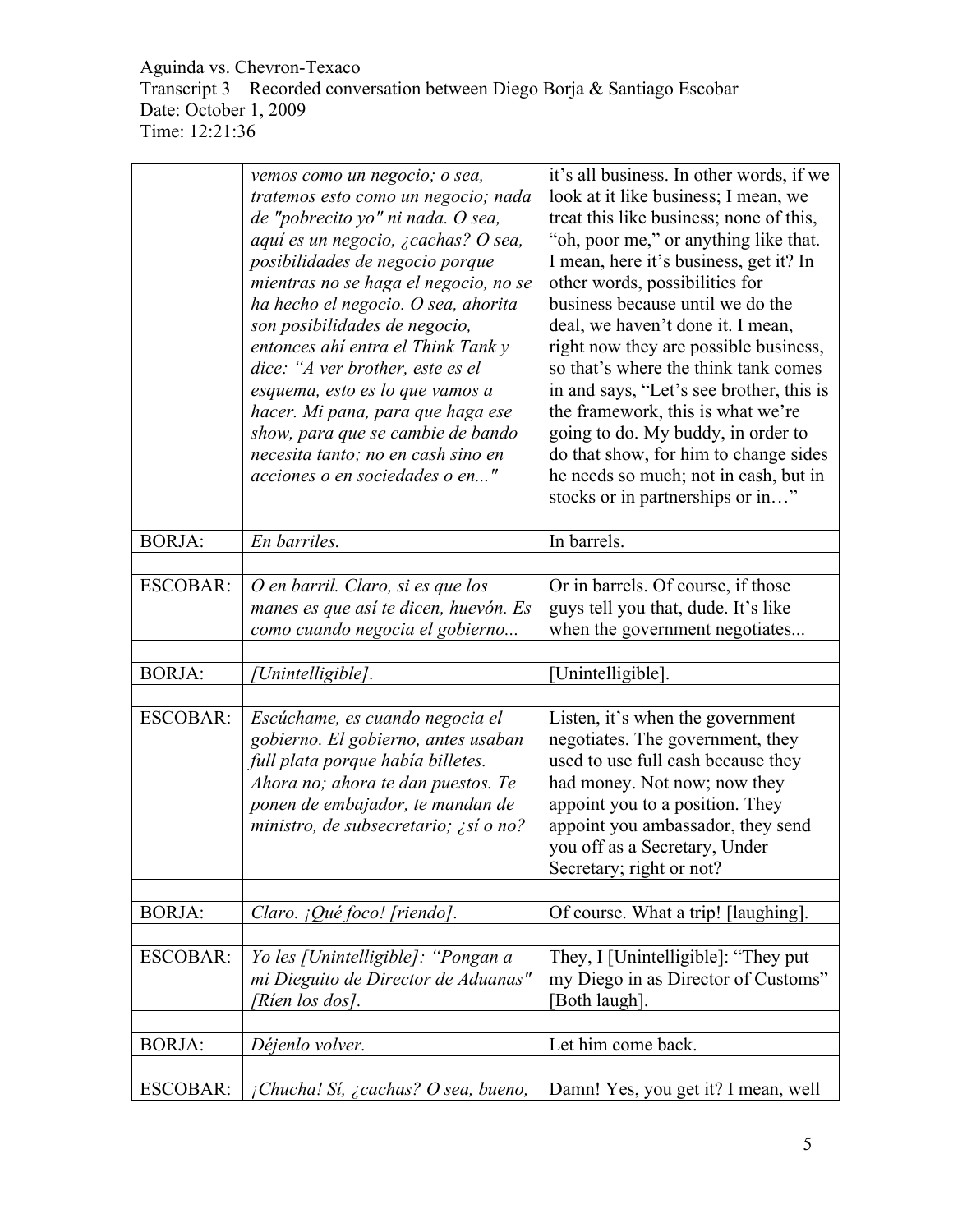|                 | es un ejemplo, ¿no?                                                                                                                                                                                                                                      | that's an example, right?                                                                                                                                                                                                                                                      |
|-----------------|----------------------------------------------------------------------------------------------------------------------------------------------------------------------------------------------------------------------------------------------------------|--------------------------------------------------------------------------------------------------------------------------------------------------------------------------------------------------------------------------------------------------------------------------------|
| <b>BORJA:</b>   | Claro, claro. Sí te cacho, huevón.                                                                                                                                                                                                                       | Sure, of course. Yes, I get you, dude.                                                                                                                                                                                                                                         |
| <b>ESCOBAR:</b> | Claro                                                                                                                                                                                                                                                    | Of course                                                                                                                                                                                                                                                                      |
| <b>BORJA:</b>   | Así es como funcionan las cosas<br>ahora, loco.                                                                                                                                                                                                          | That's how things work now, dude.                                                                                                                                                                                                                                              |
| <b>ESCOBAR:</b> | Sí, no; ya el grupo de Think-Tankers<br>tiene que darle su comisión, obvio;<br>de cada lado [ríen ambos]. Nada que<br>solo de un lado; de cada lado,<br>hijueputa.                                                                                       | Yes, no; now the Think-Tank group<br>has to get their commission,<br>obviously; from each side [both<br>laughing]. None of this just from one<br>side; from both sides, son of a bitch.                                                                                        |
| <b>BORJA:</b>   | Es que, cacha que ponte a pensar<br>que, o sea, quienes los auspician a,<br>estos, estos grupos, como el Amazon<br>Watch y a los indígenas                                                                                                               | It's that, you get it that think about<br>that, I mean, who supports, these,<br>these groups, like Amazon Watch<br>and the Indians                                                                                                                                             |
| <b>ESCOBAR:</b> | Son otras                                                                                                                                                                                                                                                | It's others                                                                                                                                                                                                                                                                    |
|                 |                                                                                                                                                                                                                                                          |                                                                                                                                                                                                                                                                                |
| <b>BORJA:</b>   | Es hasta el gobierno francés,<br>$i$ cacha?                                                                                                                                                                                                              | It's even the French government, you<br>get it?                                                                                                                                                                                                                                |
| <b>ESCOBAR:</b> | Mira, son otras [tonteras], huevón.<br>O sea, es una guerra porque quitan a<br>uno del mercado y ellos entran,<br>huevón. O sea, si vos estás dentro de<br>los 10 primeros y se va el número 9,<br>el número 10 entra el que estaba en<br>el 11, huevón. | Look, those are other stupidities,<br>dude. I mean, it's a war because they<br>take you out of the market and they<br>come in, dude. In other words, if you<br>are among the 10 first ones and<br>number 9 leaves, number ten gets<br>filled by the one who was in 11<br>dude. |
| <b>BORJA:</b>   | Claro. Mira, eso es lo que también                                                                                                                                                                                                                       | Of course. Look, that's what the                                                                                                                                                                                                                                               |
|                 | decía el gringo, huevón. Es que este<br>gringo está loco, huevón. ¿Sabes lo<br>que decía? Dice: "Verás, si no me<br>pagan bola en una semana voy a<br>abrir la boca para que bajen las<br>acciones [no sé] cuántos puntos".                              | gringo said too, dude. This gringo is<br>crazy, dude. You know what he said?<br>He says, "You'll see, if they don't<br>pay me in a week I'm going to open<br>my mouth so their stock drops I<br>don't know how many points."                                                   |
| <b>ESCOBAR:</b> | Exactamente. O sea, el rato que el                                                                                                                                                                                                                       | Exactly. In other words, the moment                                                                                                                                                                                                                                            |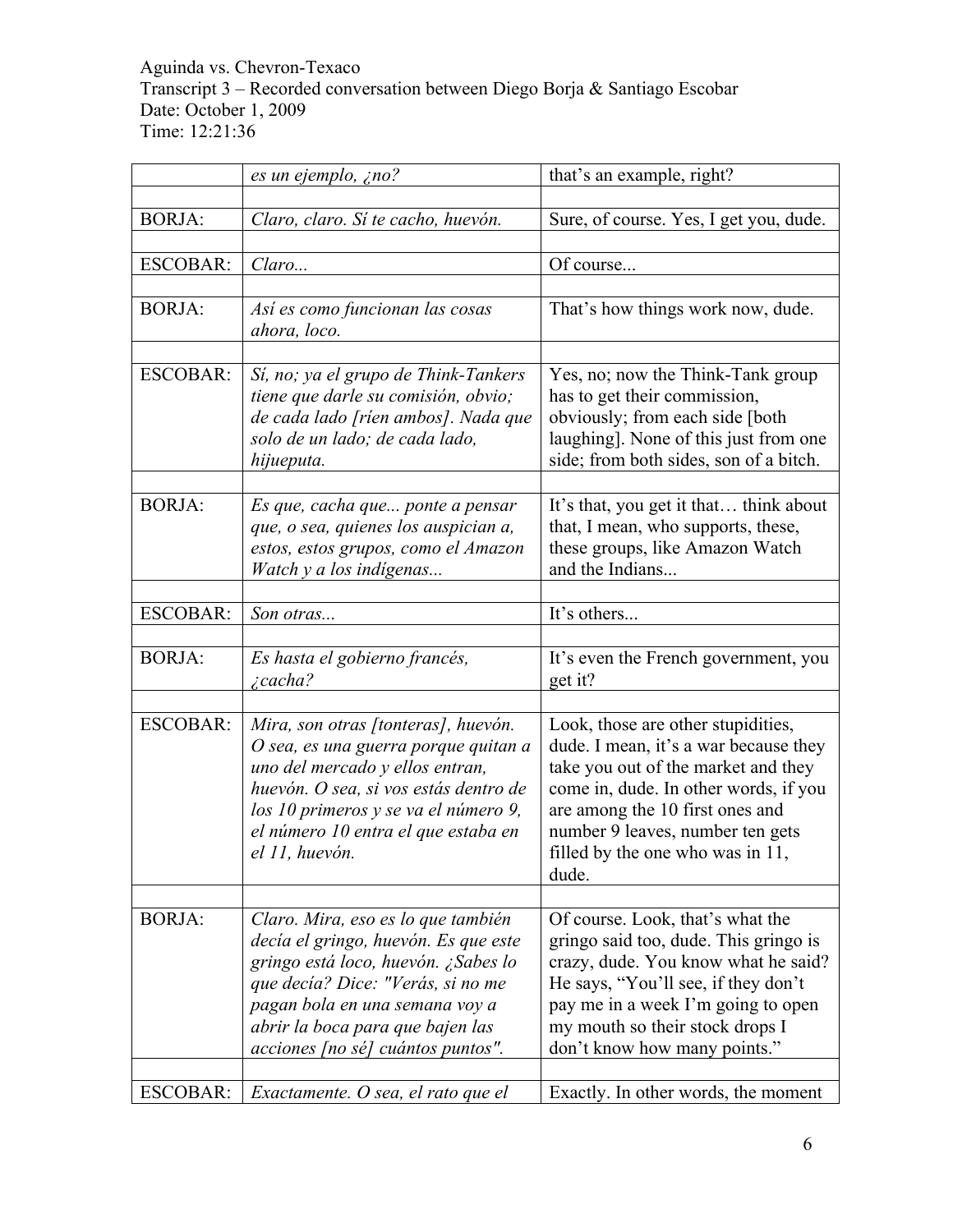|                 | gringo o vos digan: "¿Sabes qué?<br>Texaco es una empresa corrupta y<br>está metido en esto". Ese rato, no se<br>tumba Texaco, pero sí bajan las<br>acciones, ¿cachas?                       | the gringo or you say, "You know<br>what? Texaco is a corrupt company<br>and it's involved in this." At that<br>moment, Texaco won't fall apart, but<br>the stocks will drop, you get it? |
|-----------------|----------------------------------------------------------------------------------------------------------------------------------------------------------------------------------------------|-------------------------------------------------------------------------------------------------------------------------------------------------------------------------------------------|
| <b>BORJA:</b>   | Y ahí compara todo el mundo, entra<br>el otro y después lo primerito es<br>que hable el gringo, diga eso, y<br>después digo: "No, es mentira", y<br>suben.                                   | And the whole world compares that,<br>the next one comes in and later<br>first is for the gringo to talk, he says<br>that, and then I say, "No, it's a lie,"<br>and they go up.           |
| <b>ESCOBAR:</b> | [Riendo].                                                                                                                                                                                    | [Laughing].                                                                                                                                                                               |
| <b>BORJA:</b>   | Unintelligible].                                                                                                                                                                             | [Unintelligible].                                                                                                                                                                         |
| <b>ESCOBAR:</b> | No, primero sería así: Primero sale<br>el gringo y hace una rueda de prensa<br>y ese rato las acciones se van a la<br>verga por unos tres, cuatro días.                                      | No, first it would be like this: First<br>the gringo has a press conference and<br>at that moment the stocks go into the<br>toilet for three, four days.                                  |
| <b>BORJA:</b>   | Claro, [Simultaneous to other<br>$speed$                                                                                                                                                     | Of course, [Simultaneous to other<br>specth]                                                                                                                                              |
| <b>ESCOBAR:</b> | Y después después sale de ahí<br>sales vos con todos los el<br>historial el historial de salud del<br>man y mental, y dices: "El man está<br>loco". Ahí otra vez suben las<br>acciones.      | And later later you go from<br>there you go out with all the the<br>history the history of that guy and<br>his mental, and you say, "That guy is<br>crazy." And the stocks go up again.   |
| <b>BORJA:</b>   | Claro.                                                                                                                                                                                       | Of course.                                                                                                                                                                                |
| <b>ESCOBAR:</b> | $\angle$ Cachas?                                                                                                                                                                             | You get it?                                                                                                                                                                               |
| <b>BORJA:</b>   | Ya [ambos riendo]. ¡Qué foco, loco!                                                                                                                                                          | Yeah [both laughing]. What a trip,<br>dude!                                                                                                                                               |
| <b>ESCOBAR:</b> | Ya te di la receta, huevón. Ahora,<br><i>chucha!, tienes que darme un</i><br>porcentaje de eso, careverga. Te voy<br>a cobrar por cada consulta. Ponlo<br>ponlo en la cuenta de los abogados | Now I gave you the recipe, dude.<br>Now, shit! You have to give me a<br>percentage of that, dick-face. I'm<br>going to charge you for each<br>consultation. Put it put it in the          |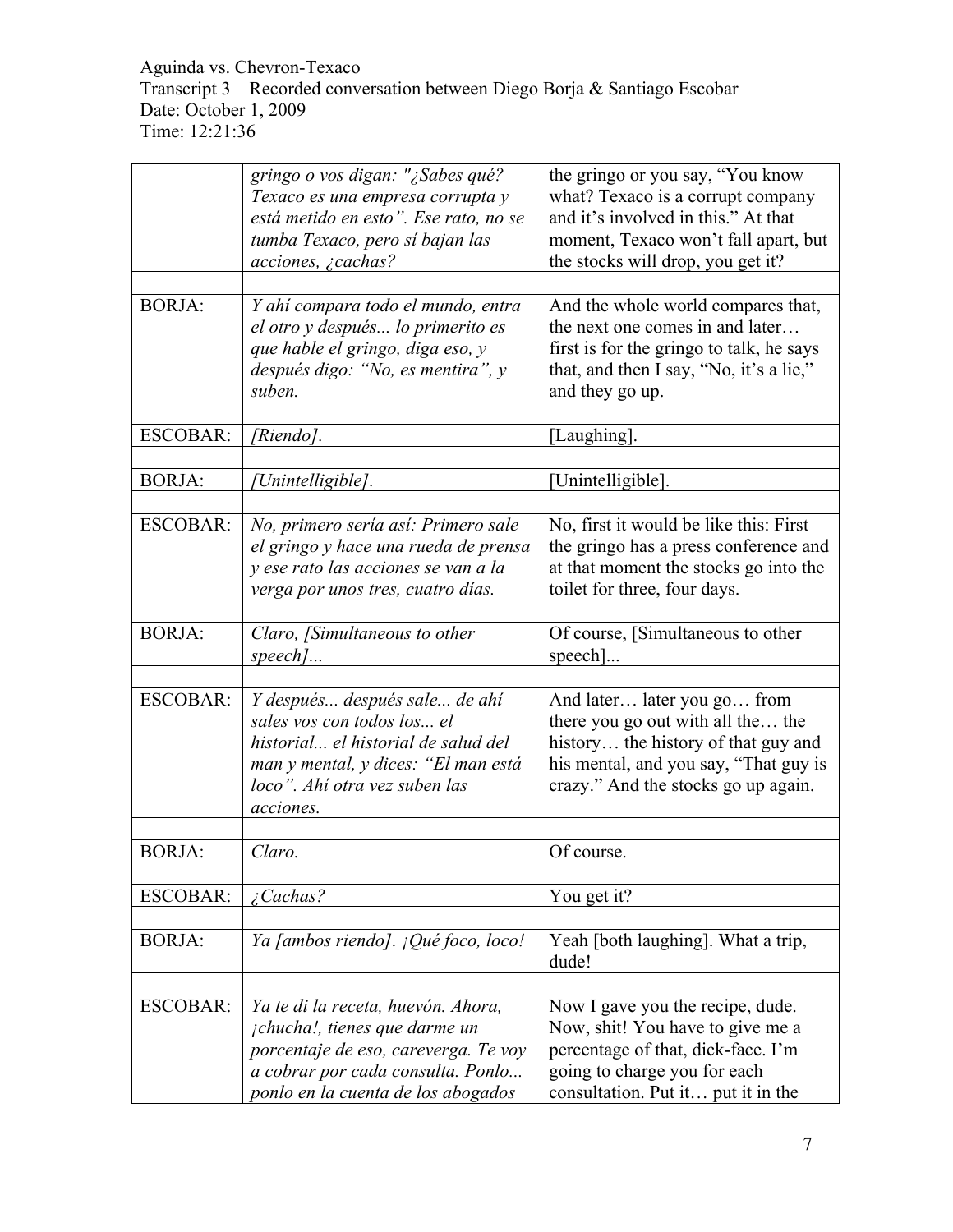|                 | [riendo].                                                             | lawyers' account [laughing].                                                 |
|-----------------|-----------------------------------------------------------------------|------------------------------------------------------------------------------|
|                 |                                                                       |                                                                              |
| <b>BORJA:</b>   | Déjame anotar aquí: Receta.                                           | Let me write down here: Recipe.                                              |
| <b>ESCOBAR:</b> | Receta [riendo].                                                      | Recipe [laughing].                                                           |
|                 |                                                                       |                                                                              |
| <b>BORJA:</b>   | ¡Qué cague, loco! No, o sea, la cosa                                  | What shit, dude! No, I mean, the                                             |
|                 | es yo creo que la cosa o sea,                                         | thing is I think the thing is I                                              |
|                 | todavía está en pañales, loco.                                        | mean, it's still in diapers, dude.                                           |
| <b>ESCOBAR:</b> | Está en pañales, obvio que está en                                    | It's in diapers; obviously it's in                                           |
|                 | pañales pero, ¡hijueputa!, o sea, de                                  | diapers, but, son of a bitch! I mean, it                                     |
|                 | vos depende si es que esto le                                         | depends on you if we do this for                                             |
|                 | hacemos un fast-track o                                               | them fast-track or                                                           |
|                 |                                                                       |                                                                              |
| <b>BORJA:</b>   | Un fast-track.                                                        | A fast-track.                                                                |
|                 |                                                                       |                                                                              |
| <b>ESCOBAR:</b> | ¿Cachas? Ahorita fast-track es así,                                   | You get it? Right now fast-track is                                          |
|                 | huevón. De pronto, el juicio puede<br>terminar bien o puede o sea, el | like that, dude. All of a sudden, the<br>trial can turn out good or it can I |
|                 | juicio se va a demorar la bola; con o                                 | mean, the trial is going to last                                             |
|                 | sin tus prueba, ¿cachas?                                              | forever; with or without your                                                |
|                 |                                                                       | evidence, you get it?                                                        |
|                 |                                                                       |                                                                              |
| <b>BORJA:</b>   | Claro.                                                                | Of course.                                                                   |
|                 |                                                                       |                                                                              |
| <b>ESCOBAR:</b> | Pero ahora puedes hacer para que                                      | But now you can make it so that trial                                        |
|                 | ese juicio se termine rápido en                                       | ends quickly in favor of the                                                 |
|                 | beneficio de los amazónicos; es un                                    | Amazons; it's a fast-track in favor of                                       |
|                 | fast-track a favor de los amazónicos;                                 | the Amazons; [In whinny voice]                                               |
|                 | [In whinny voice] "Texaco, ta, ta, ta,                                | "Texaco, la, la, la, did this and that to                                    |
|                 | me hizo huevadas y esto",<br>¿cachas?, [Unintelligible]               | me and this," you get it?                                                    |
|                 |                                                                       | Unintelligible]                                                              |
| <b>BORJA:</b>   | [Ríe].                                                                | [Laughs].                                                                    |
|                 |                                                                       |                                                                              |
| <b>ESCOBAR:</b> | [Unintelligible] que sería, huevón.                                   | [Unintelligible] what would it be,<br>dude.                                  |
|                 |                                                                       |                                                                              |
| <b>BORJA:</b>   | ¡Eso sería focote, focote, focote,                                    | That would be a trip, a trip, a trip, a                                      |
|                 | focote!                                                               | trip!                                                                        |
| <b>ESCOBAR:</b> | Claro, ahí sí te tocaría o sea, el                                    | Of course, then you'd get your                                               |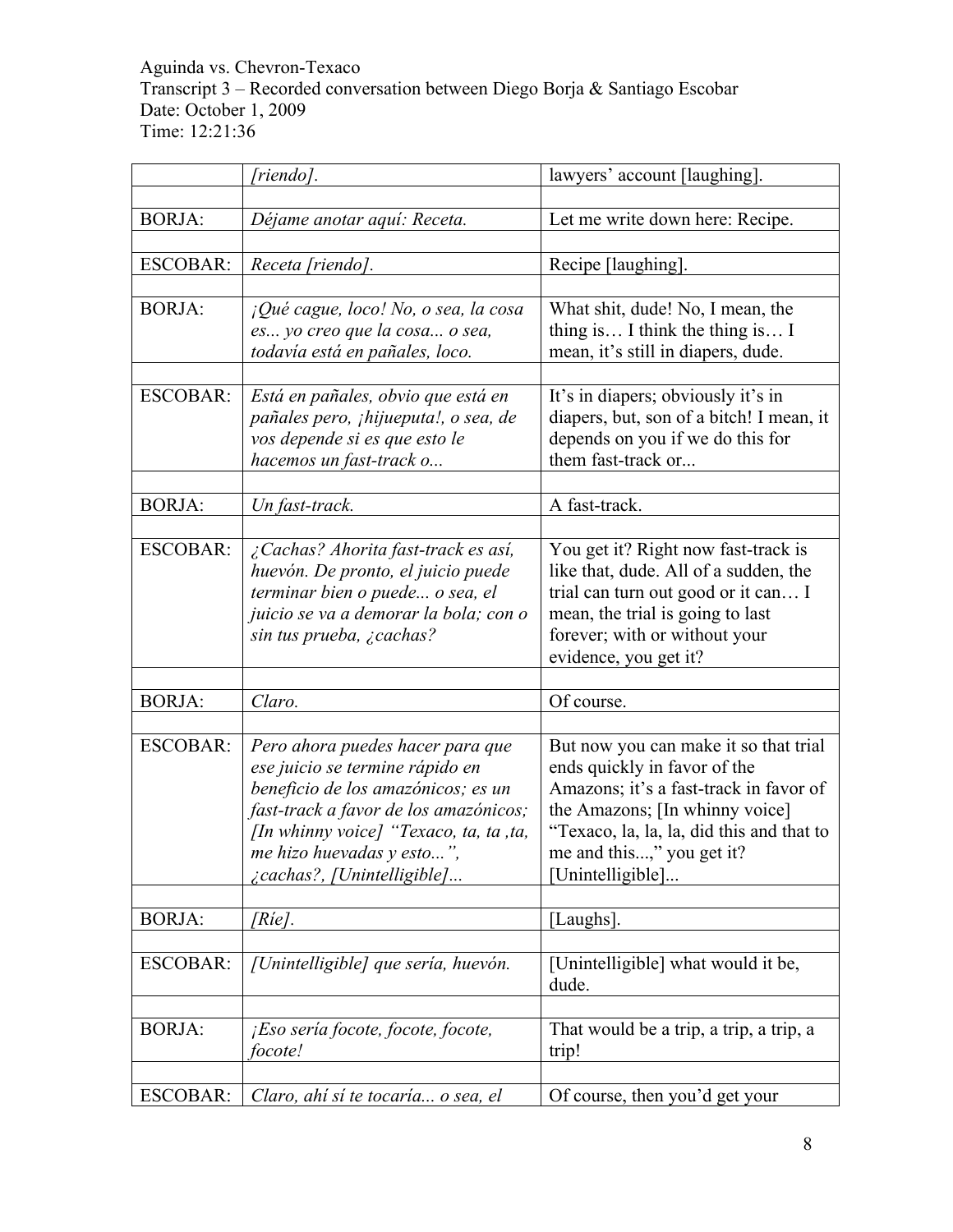|                 | propio estado gringo se pediría que<br>te defienda, o sea, que te dé asilo<br>porque de ley que habrían unos<br>poderes dañados por ahí que<br>quisieran, ¡chucha!, que te pase<br>algo, ¿calás? O sea, todo tiene o<br>sea, ahorita mismo, en tu posición<br>hay mucha gente que quiere que te<br>pase algo, o sea | share I mean, even the U.S.<br>government would ask to defend<br>you, I mean, to give you asylum<br>because there would for sure be some<br>damaged powers that would like,<br>shit! something to happen to you,<br>get it? I mean, everything has I<br>mean, right now, in your position<br>there are a lot of people who want<br>something to happen to you, so |
|-----------------|---------------------------------------------------------------------------------------------------------------------------------------------------------------------------------------------------------------------------------------------------------------------------------------------------------------------|-------------------------------------------------------------------------------------------------------------------------------------------------------------------------------------------------------------------------------------------------------------------------------------------------------------------------------------------------------------------|
| <b>BORJA:</b>   | Claro, [Simultaneous to other<br>speech].                                                                                                                                                                                                                                                                           | Of course, [Simultaneous to other<br>speech].                                                                                                                                                                                                                                                                                                                     |
| <b>ESCOBAR:</b> | [Eso no quiera] ese riesgo siempre<br>va a estar ahí, huevón.                                                                                                                                                                                                                                                       | Don't want that there's always<br>going to be that risk, dude.                                                                                                                                                                                                                                                                                                    |
| <b>BORJA:</b>   | Ya me andan me están haciendo<br>hasta macumba los chamanes,<br>huevón. [Speaking with a lisp] Esos<br>manes.                                                                                                                                                                                                       | They're already they're even<br>casting spells on me, the shamans,<br>dude. [Speaking with a lisp] Those<br>guys.                                                                                                                                                                                                                                                 |
|                 |                                                                                                                                                                                                                                                                                                                     |                                                                                                                                                                                                                                                                                                                                                                   |
| <b>ESCOBAR:</b> | Eso manes, claro. De ley, sí,<br>¿cachas? Pero bueno, por eso yo te<br>digo el "golden boy".                                                                                                                                                                                                                        | Those guys, of course. For sure, yes,<br>you get it? But, that's why I call you<br>the "golden boy."                                                                                                                                                                                                                                                              |
|                 |                                                                                                                                                                                                                                                                                                                     |                                                                                                                                                                                                                                                                                                                                                                   |
| <b>BORJA:</b>   | "The golden". ¿Pero sabes que<br>yo? Yo quiero ver cómo cómo se<br>porta la empresa, huevón. Yo estoy<br>siendo paciente.                                                                                                                                                                                           | "The golden." But you know what<br>I? I want to see how how the<br>company behaves, dude. I'm being<br>patient.                                                                                                                                                                                                                                                   |
|                 |                                                                                                                                                                                                                                                                                                                     |                                                                                                                                                                                                                                                                                                                                                                   |
| <b>ESCOBAR:</b> | Claro, porque si es que los manes te<br>comienzan a mamar gallo, o sea,<br>tampoco es que, ¡chucha!, vas a<br>estar con los manes [Unintelligible].                                                                                                                                                                 | Of course, because if the guys start to<br>pull your leg, I mean, it's not that,<br>shit! You're going to be with the<br>guys [Unintelligible].                                                                                                                                                                                                                   |
|                 |                                                                                                                                                                                                                                                                                                                     |                                                                                                                                                                                                                                                                                                                                                                   |
| <b>BORJA:</b>   | No, nunca, loco, ¿cachas? O sea,<br>ahorita se han portado ¡de calidad!                                                                                                                                                                                                                                             | No, never, dude, you get it? I mean,<br>right now they've behaved high<br>quality!                                                                                                                                                                                                                                                                                |
|                 |                                                                                                                                                                                                                                                                                                                     |                                                                                                                                                                                                                                                                                                                                                                   |
| <b>ESCOBAR:</b> | $\lambda$ <i>Y</i> qué te han dado, [Unintelligible]?<br>O sea                                                                                                                                                                                                                                                      | And what have they given you,<br>[Unintelligible]? I mean                                                                                                                                                                                                                                                                                                         |
|                 |                                                                                                                                                                                                                                                                                                                     |                                                                                                                                                                                                                                                                                                                                                                   |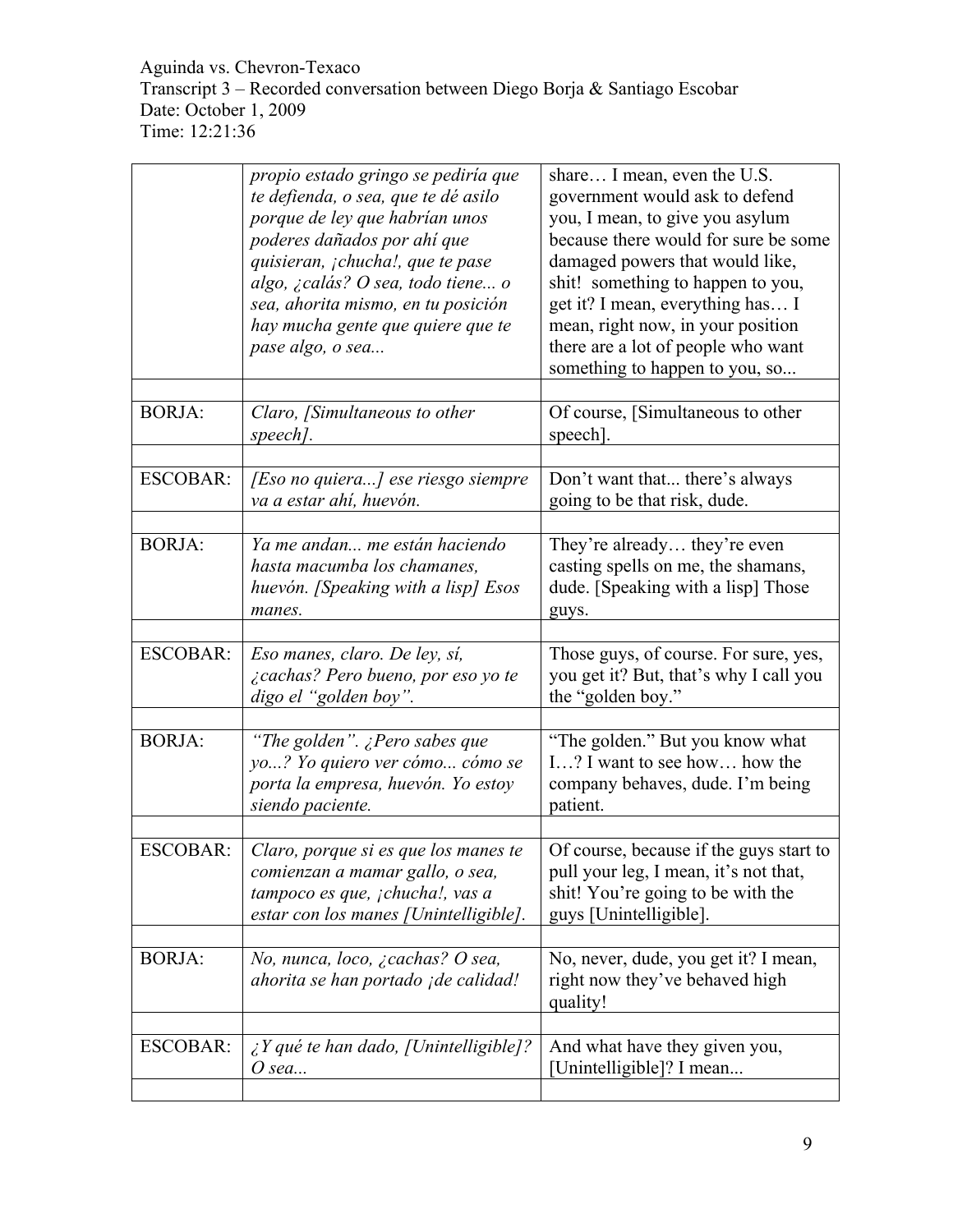| <b>BORJA:</b>   | O sea, no, simplemente todo lo que<br>ellos me han dado tienen que poder<br>poner o sea, tienen que poder<br>decir: "Mire señor juez, nosotros le<br>dimos esto al señor Borja porque<br>obviamente esas son las<br>circunstancias en las que él vivía en<br>el Ecuador. O sea, él tenía cierto<br>estilo de vida" Bla, bla, bla, bla,<br><i>i</i> sí me entiendes? | In other words, no, simply<br>everything they've given me they<br>have to be able to give it I mean,<br>they have to be able to say, "Look"<br>Mr. Judge, we gave this to Mr. Borja<br>because obviously these are the<br>circumstances in which he lived in<br>Ecuador. I mean, he had a certain<br>lifestyle" Bla, bla, bla, bla, you<br>understand me, right? |
|-----------------|---------------------------------------------------------------------------------------------------------------------------------------------------------------------------------------------------------------------------------------------------------------------------------------------------------------------------------------------------------------------|------------------------------------------------------------------------------------------------------------------------------------------------------------------------------------------------------------------------------------------------------------------------------------------------------------------------------------------------------------------|
| <b>ESCOBAR:</b> | Ya.                                                                                                                                                                                                                                                                                                                                                                 | Yeah.                                                                                                                                                                                                                                                                                                                                                            |
|                 |                                                                                                                                                                                                                                                                                                                                                                     |                                                                                                                                                                                                                                                                                                                                                                  |
| <b>BORJA:</b>   | Entonces, obviamente ahorita está<br>todo a nivel mediático, "¿Qué le<br>dieron al Diego?, ¿qué le dieron al<br>Diego?" Entonces no es un buen<br>momento, ¿cachas?, entonces no ha<br>pasado nada, simplemente nada.<br>Simplemente yo estoy                                                                                                                       | So then, obviously right now<br>everything is at a media level, "What<br>did they give to Diego? What did<br>they give to Diego?" So it's not a<br>good time, you get it? So nothing's<br>happened, simply nothing. I'm<br>simply                                                                                                                                |
|                 |                                                                                                                                                                                                                                                                                                                                                                     |                                                                                                                                                                                                                                                                                                                                                                  |
| <b>ESCOBAR:</b> | $jAh!$ Entonces no te han dado ya,<br>entonces no te han dado algo que<br>puedas decir: "Ahí está lo que me<br>dieron", $\zeta$ cachas?                                                                                                                                                                                                                             | Oh! Then, they haven't given you<br>okay, so then they haven't given you<br>something that you can say, "That's<br>what they gave me," you get it?                                                                                                                                                                                                               |
| <b>BORJA:</b>   |                                                                                                                                                                                                                                                                                                                                                                     | No. And that's it I'm supporting                                                                                                                                                                                                                                                                                                                                 |
|                 | No. Y esa es yo les estoy apoyando<br>en eso porque porque me puedo<br>fregar yo [Simultaneous to other<br>$speed$                                                                                                                                                                                                                                                  | them on that because because I can<br>hurt myself [Simultaneous to other<br>$specch$ ]                                                                                                                                                                                                                                                                           |
|                 |                                                                                                                                                                                                                                                                                                                                                                     |                                                                                                                                                                                                                                                                                                                                                                  |
| <b>ESCOBAR:</b> | $i$ Y no les puedes decir: Pero en<br>Suiza pueden ponerme una cosa?"<br>[riendo] Una cuentita.                                                                                                                                                                                                                                                                     | And you can tell them, "But in<br>Switzerland you can put something<br>away for me?" [laughing] A small<br>account.                                                                                                                                                                                                                                              |
|                 |                                                                                                                                                                                                                                                                                                                                                                     |                                                                                                                                                                                                                                                                                                                                                                  |
| <b>BORJA:</b>   | En Suiza me pueden poner unos<br>bloques.                                                                                                                                                                                                                                                                                                                           | They can put some blocks for me in<br>Switzerland.                                                                                                                                                                                                                                                                                                               |
|                 |                                                                                                                                                                                                                                                                                                                                                                     |                                                                                                                                                                                                                                                                                                                                                                  |
| <b>ESCOBAR:</b> | $\lambda$ Cachas? O sea, claro. O sea, es que<br>sí, te pueden pagar en papeles, loco,<br>o sea, en papeles, en bonos, huevón,<br>al portador. Vos sabés cómo                                                                                                                                                                                                       | You get it? I mean, of course. I<br>mean, yes, they can pay you with<br>papers, dude, I mean, with papers,<br>bonds, dude, paid to the bearer. You                                                                                                                                                                                                               |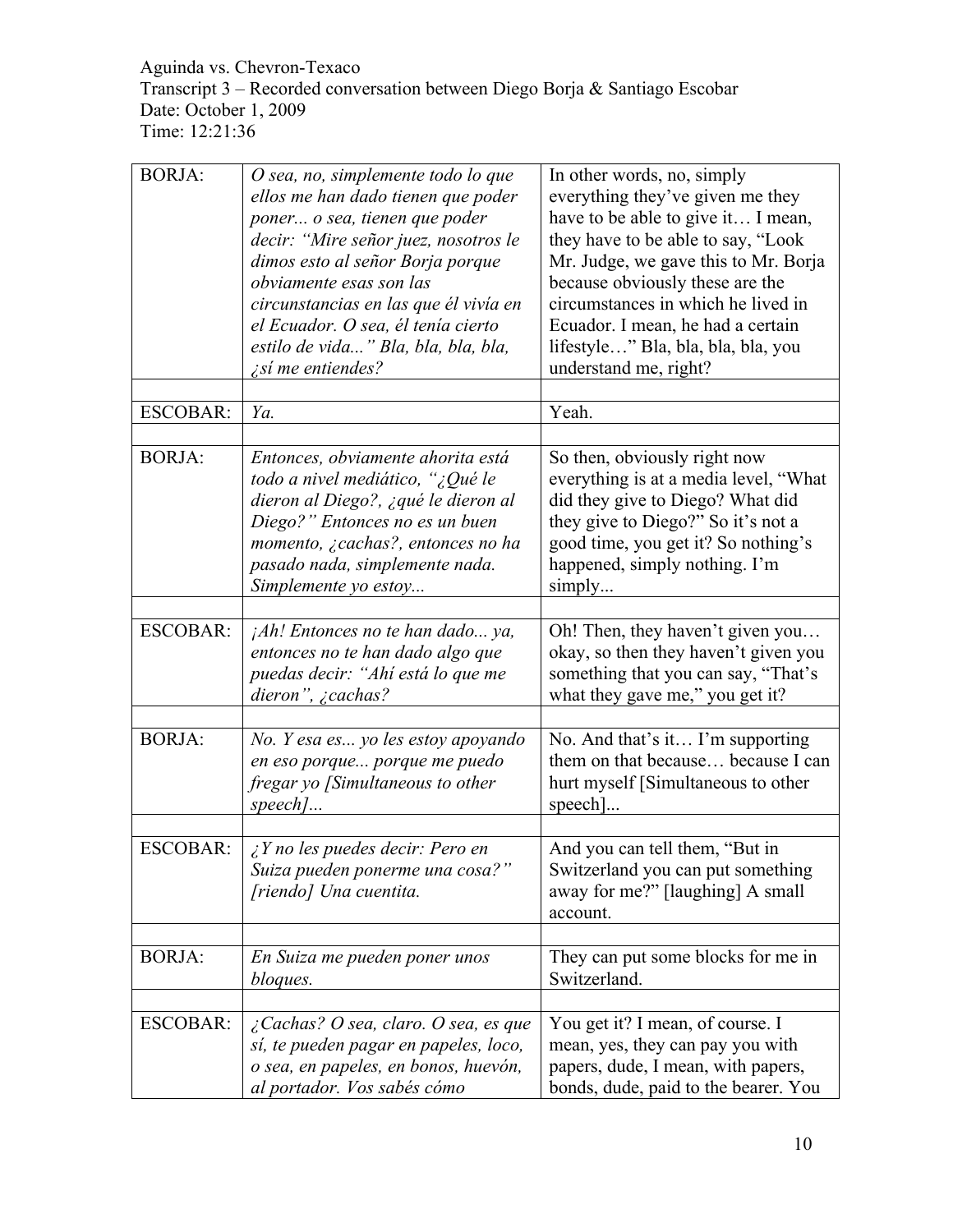|                 | funciona eso.                                                                                                                                                                                                                                                                                                                          | know how that works.                                                                                                                                                                                                                                                                                                                                      |
|-----------------|----------------------------------------------------------------------------------------------------------------------------------------------------------------------------------------------------------------------------------------------------------------------------------------------------------------------------------------|-----------------------------------------------------------------------------------------------------------------------------------------------------------------------------------------------------------------------------------------------------------------------------------------------------------------------------------------------------------|
|                 |                                                                                                                                                                                                                                                                                                                                        |                                                                                                                                                                                                                                                                                                                                                           |
| <b>BORJA:</b>   | Claro, claro. O sea, hay montones de<br>formas que pueden hacer, pero,<br>como te digo, ahorita es demasiado<br>es demasiado obvio. O sea, dentro de<br>la misma compañía están súper así<br>como que o sea, tienen limitada su<br>poder de ayudarme, ¿cachas?, hasta<br>que no se disperse un poco la cosa.<br>Es muy fresco todavía. | Of course, of course. In other words,<br>there are lots of ways they can do it,<br>but, how can I say it to you, right<br>now it's too it's too obvious. I<br>mean, even within the company they<br>are super like this, like I mean,<br>they're ability to help me is limited,<br>you get it? Until this thing diffuses a<br>bit. It's still very fresh. |
| <b>ESCOBAR:</b> | Mm, ya te cacho. Pero más o menos,<br>¿qué te ofrecieron?                                                                                                                                                                                                                                                                              | Hm, now I get you. But more or less,<br>how much did they offer you?                                                                                                                                                                                                                                                                                      |
| <b>BORJA:</b>   | [Simultaneous to other speech] No,<br>no hemos hablado nada de eso.                                                                                                                                                                                                                                                                    | [Simultaneous to other speech] No,<br>we haven't talked about that at all.                                                                                                                                                                                                                                                                                |
| <b>ESCOBAR:</b> | O sea, ahorita ahorita no<br>[Unintelligible] nada, o sea, estás<br>ahí sentado sin ganar dejando de<br>producir, ¿cachas? Eso se llama                                                                                                                                                                                                | So, right now right now no<br>[Unintelligible] nothing, in other<br>words, you're just sitting there<br>without earning, without producing,<br>get it? That's called                                                                                                                                                                                      |
| <b>BORJA:</b>   | [Simultaneous to other speech]                                                                                                                                                                                                                                                                                                         | Simultaneous to other speech]                                                                                                                                                                                                                                                                                                                             |
| <b>ESCOBAR:</b> | Eso se llama "lucro cesante", sí<br>sabes.                                                                                                                                                                                                                                                                                             | That's called "loss of earnings," you<br>know that.                                                                                                                                                                                                                                                                                                       |
| <b>BORJA:</b>   | Lo que pasa es que no dejo de ganar,<br>sino que simplemente me hacen un<br>ajuste de lo que ganaba en Ecuador<br>acá, ¿sí me cachas?                                                                                                                                                                                                  | The thing is I haven't stopped<br>earning, but they simply make an<br>adjustment here on what I earned in<br>Ecuador, you understand me?                                                                                                                                                                                                                  |
| <b>ESCOBAR:</b> | Más o menos. O sea, si ganabas en<br>Ecuador tres mil mensuales, te<br>pagan allá tres mil o sea, el<br>equivalente.                                                                                                                                                                                                                   | More or less. I mean, if you earned<br>three thousand a month in Ecuador,<br>they pay you there three thousand<br>I mean the equivalent.                                                                                                                                                                                                                  |
| <b>BORJA:</b>   | Correcto.                                                                                                                                                                                                                                                                                                                              | Correct.                                                                                                                                                                                                                                                                                                                                                  |
| <b>ESCOBAR:</b> | Ya. O sea, costo de vida. O sea, en<br>Ecuador tres mil te alcanzan para                                                                                                                                                                                                                                                               | Yeah. In other words, cost of living. I<br>mean, in Ecuador three thousand are                                                                                                                                                                                                                                                                            |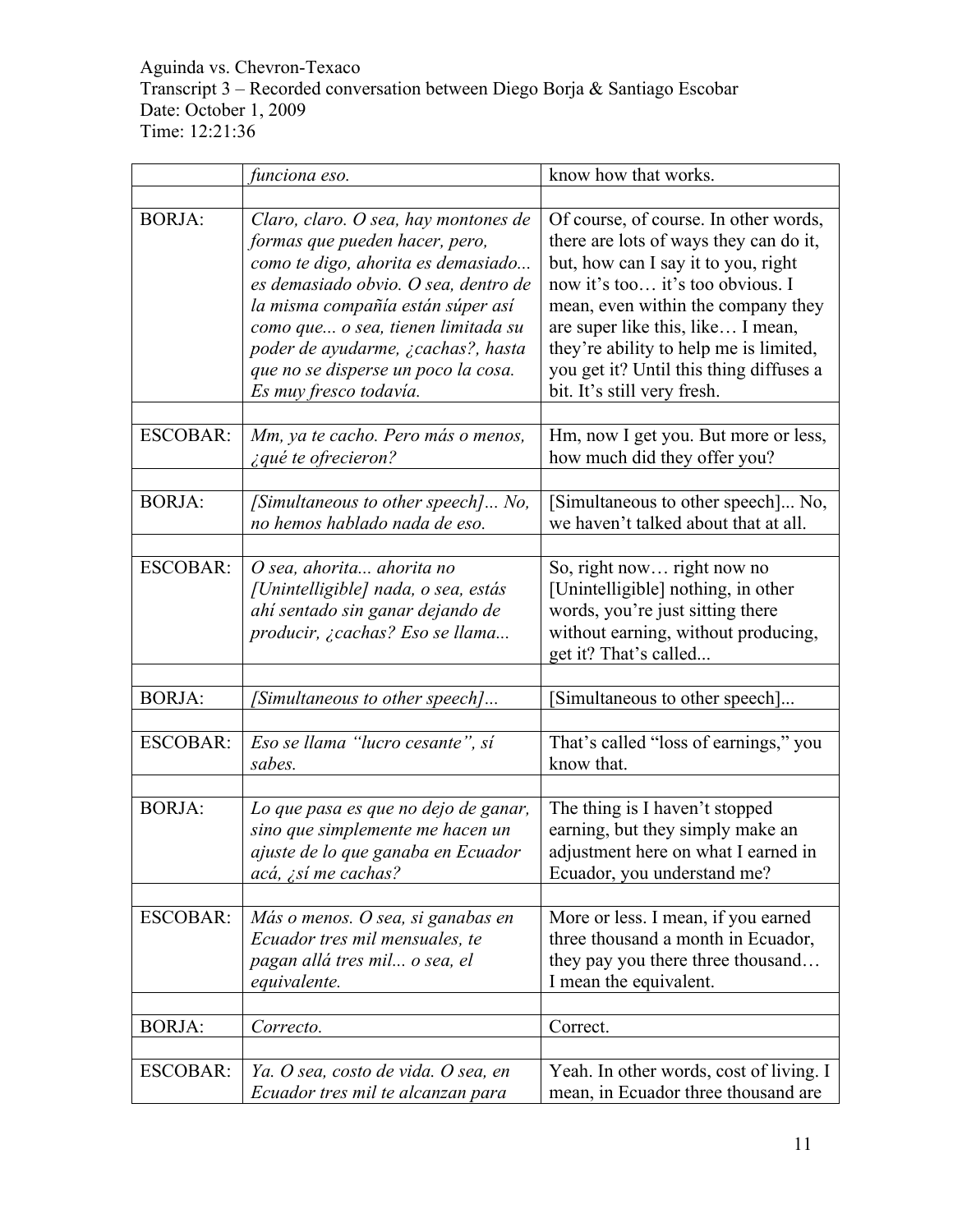|                 | esto, en Estados Unidos tres mil no<br>te alcanzan para nada.                                                                                                                                                                                                                                                            | enough for this, in the United States<br>three thousand isn't enough for<br>anything.                                                                                                                                                                                                                                         |
|-----------------|--------------------------------------------------------------------------------------------------------------------------------------------------------------------------------------------------------------------------------------------------------------------------------------------------------------------------|-------------------------------------------------------------------------------------------------------------------------------------------------------------------------------------------------------------------------------------------------------------------------------------------------------------------------------|
| <b>BORJA:</b>   | Correcto. Entonces, yo en Ecuador<br>ganaba 10, ¿cachas? Yo tengo las<br>pruebas para probar.                                                                                                                                                                                                                            | Correct. So, in Ecuador I earned 10,<br>you get it? I have the evidence to<br>prove.                                                                                                                                                                                                                                          |
| <b>ESCOBAR:</b> | ¿Cuánto ganabas?                                                                                                                                                                                                                                                                                                         | How much did you earn?                                                                                                                                                                                                                                                                                                        |
| <b>BORJA:</b>   | Diez.                                                                                                                                                                                                                                                                                                                    | Ten.                                                                                                                                                                                                                                                                                                                          |
| <b>ESCOBAR:</b> | $\zeta$ Diez lucas mensuales?                                                                                                                                                                                                                                                                                            | Ten thousand monthly?                                                                                                                                                                                                                                                                                                         |
| <b>BORJA:</b>   | Sí.                                                                                                                                                                                                                                                                                                                      | Yes.                                                                                                                                                                                                                                                                                                                          |
| <b>ESCOBAR:</b> | No te creo, Diego Borja.                                                                                                                                                                                                                                                                                                 | I don't believe you, Diego Borja.                                                                                                                                                                                                                                                                                             |
| <b>BORJA:</b>   | ¡Así es mi perno! [In a mocking<br>voice].                                                                                                                                                                                                                                                                               | That's how it is my pet [In a<br>mocking voice].                                                                                                                                                                                                                                                                              |
| <b>ESCOBAR:</b> | Cada mes te pagaban 10 lucas.                                                                                                                                                                                                                                                                                            | Every month they paid you 10<br>thousand.                                                                                                                                                                                                                                                                                     |
| <b>BORJA:</b>   | No, no, no. Es que yo era consultor;<br>yo no dependía yo no estaba en rol<br>de pagos.                                                                                                                                                                                                                                  | No, no, no. I was a consultant; I<br>didn't depend I wasn't on the<br>payroll.                                                                                                                                                                                                                                                |
| <b>ESCOBAR:</b> | Ya.                                                                                                                                                                                                                                                                                                                      | Yeah.                                                                                                                                                                                                                                                                                                                         |
| <b>BORJA:</b>   | Yo tenía un ingreso que era este de<br>acá de, de la compañía, tenía otro<br>ingreso por acá y así. Entonces,<br>¿cómo puedes determinar eso en mis<br>cuentas? Entonces yo les mostré mis<br>cuentas y dije: "Mira, esto es lo que<br>gano. Hagan el ajuste de 10.<br>¿Cuánto representa 10 aquí?<br>/Unintelligible]". | I had an income that was this one<br>from here from, from the company; I<br>had other income from here and like<br>that. So, how can you determine that<br>in my accounts? So I showed them<br>my accounts and said, "Look, this is<br>what I earn. Make the adjustment for<br>10. How much is 10 here?<br>[Unintelligible]". |
| <b>ESCOBAR:</b> | Cien mil.                                                                                                                                                                                                                                                                                                                | One hundred thousand.                                                                                                                                                                                                                                                                                                         |
| <b>BORJA:</b>   | O sea, computaron [ambos riendo].                                                                                                                                                                                                                                                                                        | I mean, they calculated [both]                                                                                                                                                                                                                                                                                                |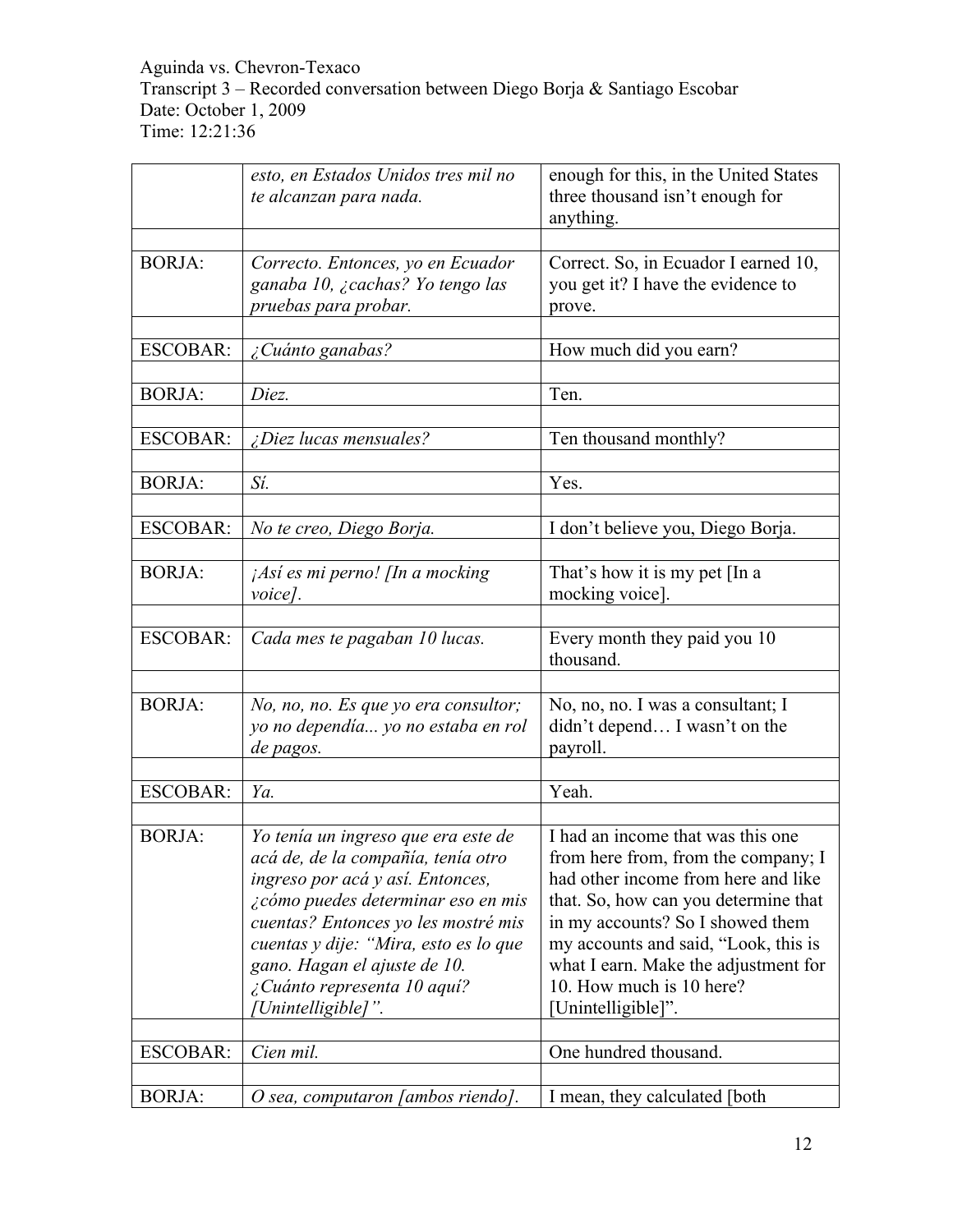|                 |                                                                                                                                                                                    | laughing].                                                                                                                                                        |
|-----------------|------------------------------------------------------------------------------------------------------------------------------------------------------------------------------------|-------------------------------------------------------------------------------------------------------------------------------------------------------------------|
|                 |                                                                                                                                                                                    |                                                                                                                                                                   |
| <b>ESCOBAR:</b> | ¡Perro! Dime la verdad, ¿cuánto te<br>están pagando allá? O sea, ¿cuál es<br>tu mensual ahora?                                                                                     | You dog! Tell me the truth, how<br>much are they paying you there? I<br>mean, what's your monthly now?                                                            |
| <b>BORJA:</b>   | O sea, no te puedo decir porque no<br>está no es directo, o sea, no es fijo.<br>Entonces, verás, como te voy a dar<br>un ejemplo: Cuando tú te vas                                 | I mean, I can't tell you because it's<br>not it's not direct, I mean, it's not<br>fixed. So, you'll see, how I'm<br>going to give you an example; when<br>you go  |
| <b>ESCOBAR:</b> | Pero un aproximado, dame un<br>aproximado para yo cachar. O sea,<br>yo vivo aquí y yo sé cuánto es, más o<br>menos.                                                                | But an approximation, give me an<br>approximation so I get it. I mean, I<br>live here and I know how much it is,<br>more or less.                                 |
| <b>BORJA:</b>   | Verás, ellos me pagan todos mis<br>ellos me pagan todos mis gastos, mis<br>expenses, mi carro, todo con es<br>como cuando tú fueras a hacer una<br>consultoría a Ecuador, ¿cachas? | Look, they pay all my they pay all<br>my expenses, my expenses, my car,<br>everything with it's like if you<br>were to do a consulting job in<br>Ecuador, get it? |
| <b>ESCOBAR:</b> | Te dan viáticos, [Unintelligible].                                                                                                                                                 | They give you a travel allowance,<br>[Unintelligible].                                                                                                            |
| <b>BORJA:</b>   | Viáticos, todo. Entonces simplemente<br>yo gasto y me cubren. O sea, no es<br>que hay una cifra, ¿cachas?                                                                          | All the travel allowance. So I just<br>spend and they cover me. I mean,<br>there isn't an amount, get it?                                                         |
| <b>ESCOBAR:</b> | Ya, ya te cacho.                                                                                                                                                                   | Yeah, now I get you.                                                                                                                                              |
| <b>BORJA:</b>   | O sea, no es que me dan o sea,<br>digo: "Mira, necesito esto", ¿ya?,<br>[Simultaneous to other speech]                                                                             | I mean, it's not that they give me I<br>mean, I say, "Look, I need this,"<br>yeah? [Simultaneous to other<br>speech]                                              |
| <b>ESCOBAR:</b> | O sea, pero más o menos al mes,<br>¿cuánto gastarás vos en todo eso?,<br>$\zeta$ unos 20 mil, 30 mil?                                                                              | So, but more or less per month, how<br>much do you spend on all that? Like<br>20 thousand, 30 thousand?                                                           |
| <b>BORJA:</b>   | O sea, ¡puta!, yo te digo; desde que<br>me sacaron del país hasta que vine                                                                                                         | In other words, damn! I'll tell you;<br>from the time they took me out of the                                                                                     |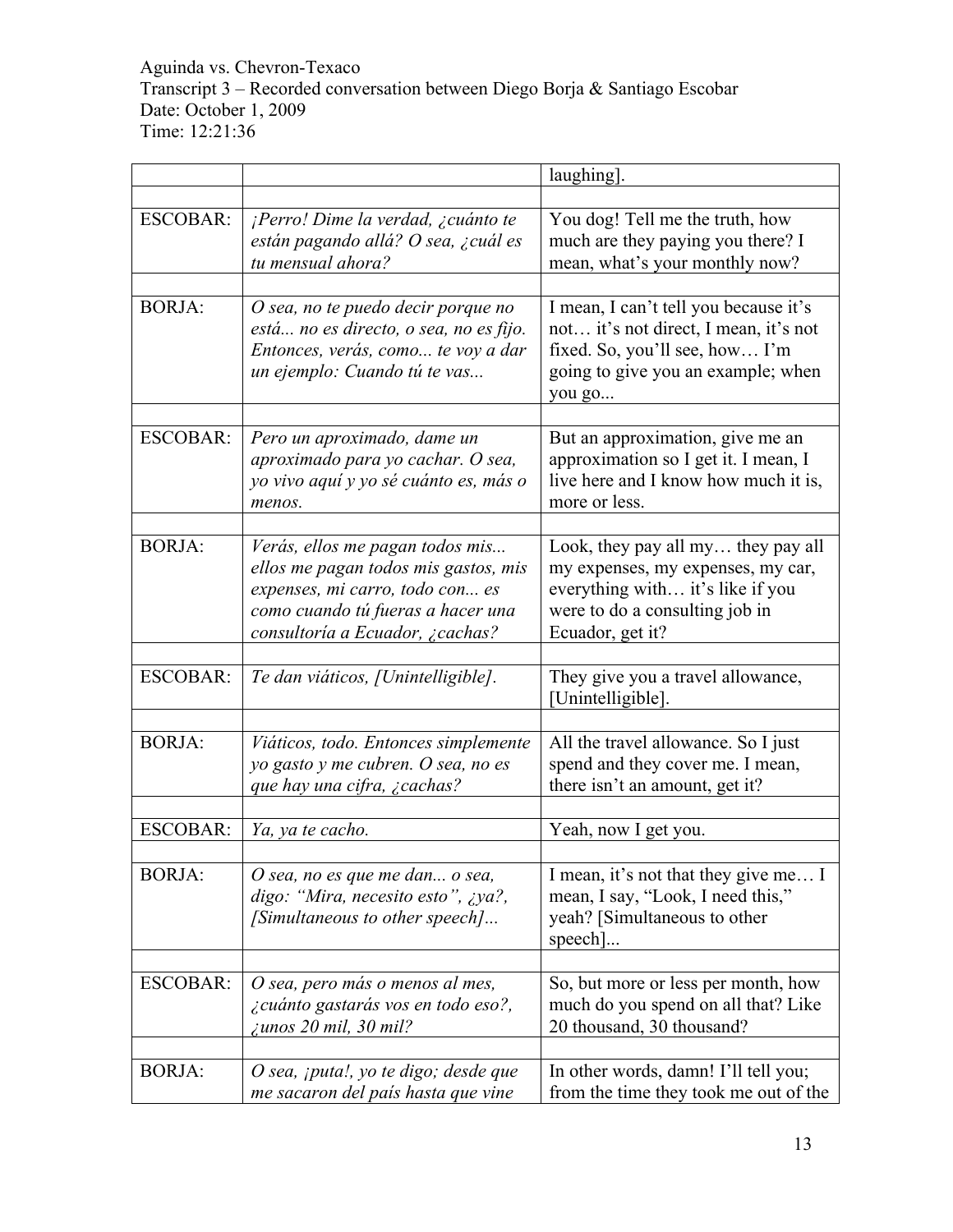|                 | acá, ¿cuánto habrán gastado en mí?<br>¡Fu! Ni idea, loco, pero un montón.                                                                                                                                                                                                                                                                                                                                                                                             | country until I came here, how much<br>have they spent on me? Oh! No idea,<br>dude, but a lot.                                                                                                                                                                                                                                                                                                                                       |
|-----------------|-----------------------------------------------------------------------------------------------------------------------------------------------------------------------------------------------------------------------------------------------------------------------------------------------------------------------------------------------------------------------------------------------------------------------------------------------------------------------|--------------------------------------------------------------------------------------------------------------------------------------------------------------------------------------------------------------------------------------------------------------------------------------------------------------------------------------------------------------------------------------------------------------------------------------|
|                 |                                                                                                                                                                                                                                                                                                                                                                                                                                                                       |                                                                                                                                                                                                                                                                                                                                                                                                                                      |
| ESCOBAR:        | Un montón. Pero bueno, o sea, de<br>ley, de arriendo pagas seis mil, me<br>dijiste, ¿no? O sea, pagan ellos.                                                                                                                                                                                                                                                                                                                                                          | A lot. But well, I mean, for sure, in<br>rent you pay six thousand, you told<br>me, right? I mean, they pay.                                                                                                                                                                                                                                                                                                                         |
|                 |                                                                                                                                                                                                                                                                                                                                                                                                                                                                       |                                                                                                                                                                                                                                                                                                                                                                                                                                      |
| <b>BORJA:</b>   | Claro. Ahora, es un arriendo aquí,<br>aquí las casas son carazas, ¿cachas?<br>Es un arriendo normal. O sea, aquí<br>las casas la mínima casa de cuatro<br>dormitorios te cuesta un millón.                                                                                                                                                                                                                                                                            | Of course. Now, it's a rental here,<br>here houses are very expensive, get<br>it? It's a normal rental. I mean, here<br>the houses a minimal house with<br>four bedrooms costs a million.                                                                                                                                                                                                                                            |
|                 |                                                                                                                                                                                                                                                                                                                                                                                                                                                                       |                                                                                                                                                                                                                                                                                                                                                                                                                                      |
| <b>ESCOBAR:</b> | [Riendo] Ya.                                                                                                                                                                                                                                                                                                                                                                                                                                                          | [Laughing] Yeah.                                                                                                                                                                                                                                                                                                                                                                                                                     |
| <b>BORJA:</b>   | Entonces, ahorita nada es mío, nada<br>es mío. Nada está a mi nombre ni<br>nada por el estilo. Obviamente va a<br>tener que llegar algún rato en que yo<br>tengo que decir: "Bueno señores,<br>¿saben qué?, yo por ayudarles y todo<br>eso dejé todas mis cosas en Ecuador,<br>entonces yo en Ecuador tenía mi<br>casa, tenía dos departamentos,<br>ganaba tanto. Yo no quiero nada por<br>el video; simplemente tienen que<br>ponerme como estaba en el<br>Ecuador". | So, right now nothing is mine,<br>nothing is mine. Nothing is in my<br>name or anything like that.<br>Obviously at some point I'm going to<br>have to say, "Okay gentlemen, you<br>know what? In order to help you I<br>left all my things in Ecuador. So in<br>Ecuador I had a house, I had two<br>apartments, I earned this much. I<br>don't want anything for the video;<br>you just have to set me up like I was<br>in Ecuador." |
| <b>ESCOBAR:</b> | Pero en la Yoni' [Simultaneous to<br>other speech].                                                                                                                                                                                                                                                                                                                                                                                                                   | But in the Yoni[Simultaneous to<br>other speech]                                                                                                                                                                                                                                                                                                                                                                                     |
| <b>BORJA:</b>   | Obviamente claro. Entonces eso<br>representa                                                                                                                                                                                                                                                                                                                                                                                                                          | Obviously of course. So that<br>represents                                                                                                                                                                                                                                                                                                                                                                                           |
|                 |                                                                                                                                                                                                                                                                                                                                                                                                                                                                       |                                                                                                                                                                                                                                                                                                                                                                                                                                      |
| <b>ESCOBAR:</b> | O sea, dos departamentos, una casa.<br>Eso ya estamos hablando más de 10<br>millones [riendo].                                                                                                                                                                                                                                                                                                                                                                        | In other words, two apartments, a<br>house. For that we're talking about<br>more than 10 million [laughing].                                                                                                                                                                                                                                                                                                                         |
|                 |                                                                                                                                                                                                                                                                                                                                                                                                                                                                       |                                                                                                                                                                                                                                                                                                                                                                                                                                      |
| <b>BORJA:</b>   | Fíjate que mis departamentos y mi<br>casa                                                                                                                                                                                                                                                                                                                                                                                                                             | Imagine that my apartments and my<br>house                                                                                                                                                                                                                                                                                                                                                                                           |

 <sup>1</sup> Translator's note: The United States